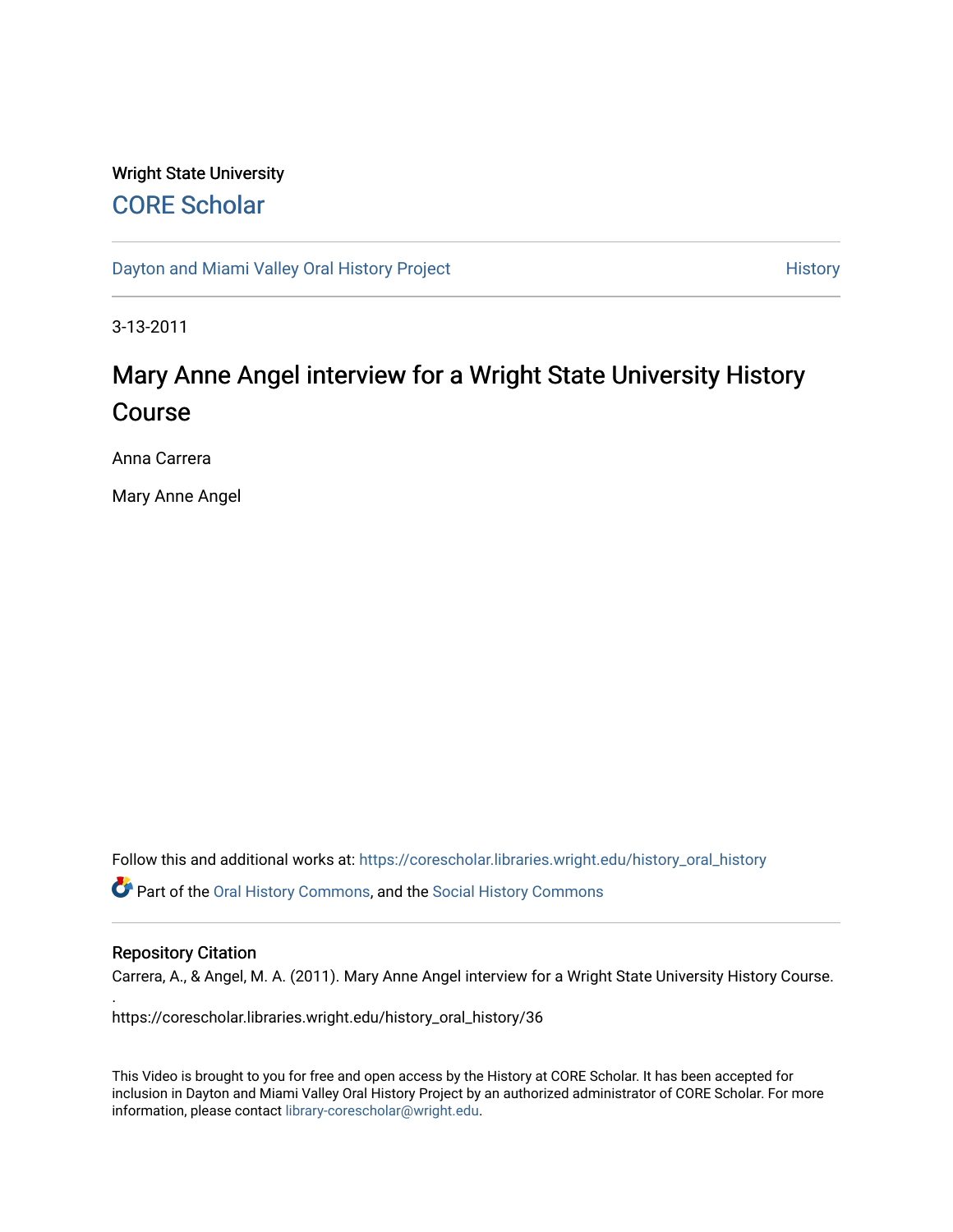Profile: Narrator Name: Dr. Mary Anne Angel Interviewer: Anna Carrera Author: Anna Carrera Date of Interview: March 13, 2011

Subject: Oral History Interview with co-founder and co-director of Two Trees, Inc. She discusses her life, activism, and leadership

Key Words: University of Dayton Two Trees, Inc. Circle of Light Program Servant Leadership Learning Disabilities Attention Deficit Disorder Educational leadership Multicultural Relationships Native American

Confessions of a Do-Gooder: An Oral History Interview with Dr. Mary Anne Angel Introduction to Oral History, Dr. Marjorie McLellan, Winter Quarter 2011

 On March 13, 2011, I interviewed Dr. Mary Anne Angel at her home on Richland Road in Greene County. We conducted the interview in her upstairs office.

Mary Anne was born in Portsmouth, Ohio on September 10, 1949 to Robert and Anna Lee Scherer. In her interview, Mary Anne says that Portsmouth is part of Appalachia and refers to her cultural identity as white, blue collar, Appalachian and Roman Catholic. Her father was a police officer and her mother was a stay-at-home Mom until the 1970s, when her mother became a nurse and addictions rehabilitation counselor. Mary Anne was the oldest of eight children. She spent much of her childhood and adolescence working in two local churches - St. Monica and Holy Redeemer – and in the Franciscan convent. She also considered joining the Franciscan order. Throughout her life, Mary Anne was exposed to community service and activism through her family, church, and school. For example, her extended family was involved in politics and labor unions, and her church and parochial school was involved in "charitable works".

During the 1960s and 1970s, Mary Anne intensely followed news coverage about the Civil Rights Movement but was prevented from any real opportunity to engage due to strict social norms within her family and community and her mother's illness and subsequent diagnosis of cancer when Mary Anne was fifteen years old. Mary Anne first became aware of classism during the Vietnam War when young men who had the resources to go to college were deferred from the draft while most of the young men from her neighborhood were sent to war. Two friends from her immediate neighborhood were killed in the war. In 1967 - the year Mary Anne graduated from high school - a one building community college opened up in Portsmouth, and she attended for two years. She not only threw herself into her studies but was active in theater, chorus, and forensics. At the end of her sophomore year, however, she did not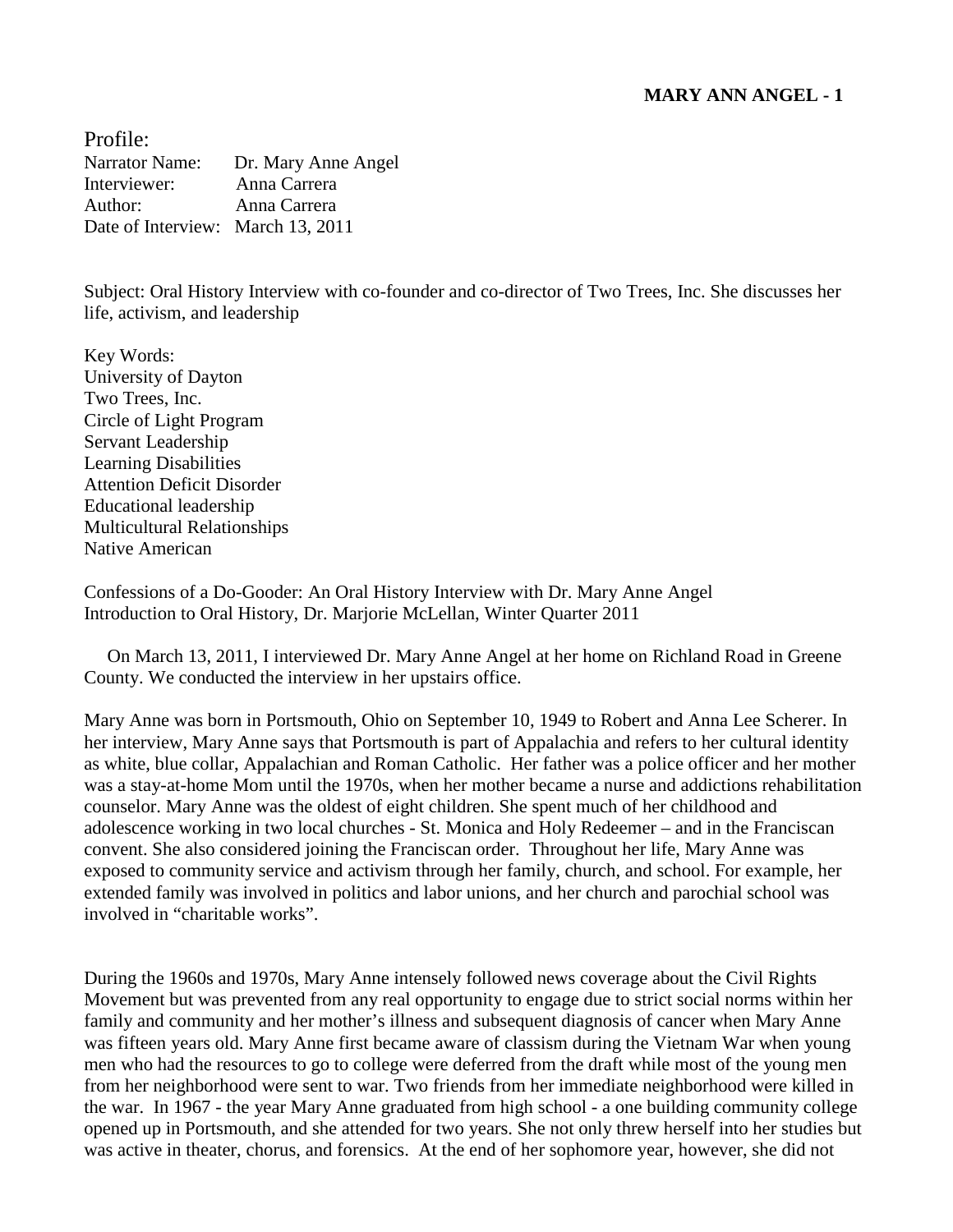have the funds or resources to attend a four-year university out of town, so she married her high school sweetheart and started a family. She had three sons and a daughter.

The following years were difficult but happy ones. Mary Anne moved to Cincinnati, Ohio, where she finished her bachelor and masters degrees in Communication at the University of Cincinnati. She subsequently taught at the University of Cincinnati from 1977 – 1994 and became a full-time faculty member at the University of Dayton in 1988, where she currently teaches. She earned her Ph.D. in Educational Leadership in 1996. Her autoethnographic dissertation juxtaposed her perceptions as a white, Roman Catholic, blue-collar Appalachian with the perceptions of a traditional full-blood Hunkpapa Lakota woman. It also explored themes of collaboration between Native American and mainstream cultures, multiracial feminism, and the development of more personal and feminine models of transformational leadership.

In terms of "activism", Mary Anne would probably not have ventured far from the conventional box of church and charitable works had it not been for two life-changing experiences.

# **First Life-changing Event**

In the early 1970s, topics such as learning disabilities and special needs were just beginning to be medically and academically explored. At this time Mary Anne's three sons were diagnosed as gifted but learning disabled and sent into classrooms with educators, who were not properly trained to teach LD students, not properly informed about the new laws, and not properly supported to deal with the influx of LD students who were mainstreamed by legal mandate. To make matters worse, the cruelty inflicted on these LD students by their peers was indescribable.

From 1977 -1996, Mary Anne threw herself into educating herself and others about learning disabilities and the legal rights of special needs students. This later expanded to include Attention Deficit and Bi-Polar Disorders, Tourette's Syndrome, and addictions in youth and young adults. In 1992-1994 she codirected the Greater Miami Valley Chapter of Children and Adults with Attention Deficit Disorder (CH.A.D.D.) and in 1994-96 was a board member, consultant, and grants writer for the Alpha School in Dayton Ohio, a special advisor for academically at-risk and special needs students in the University of Dayton's Arts and Sciences Dean's Office, and co-directed a non-profit called Attention Deficit Disorders, Unlimited.

# **Second Life-changing Event**

After Mary Anne's children graduated from high school, she thought she would settle down to a more conventional life but in the summer of 1999 and 2000, she helped a Native American nonprofit, Wisdom of the Elders, Inc., to film and archive the oral histories of Lakota, Nakota, and Dakota elders. This was her first exposure to the physical and cultural genocide that our country waged against the indigenous peoples of the world. This was her first exposure to the legacy of suffering among Native Peoples that continues to this day. This was her first exposure to how deeply wounded the relationships are between Native and non-Native Peoples – despite the well-intentioned but ineffectual efforts of do-gooders, like herself.

In response to this life-changing event, Mary Anne founded the Circle of Light Program at the University of Dayton in 2001. The purpose of this initiative is to provide opportunities for Native American and other under-represented or marginalized communities to: (1) have voice and visibility;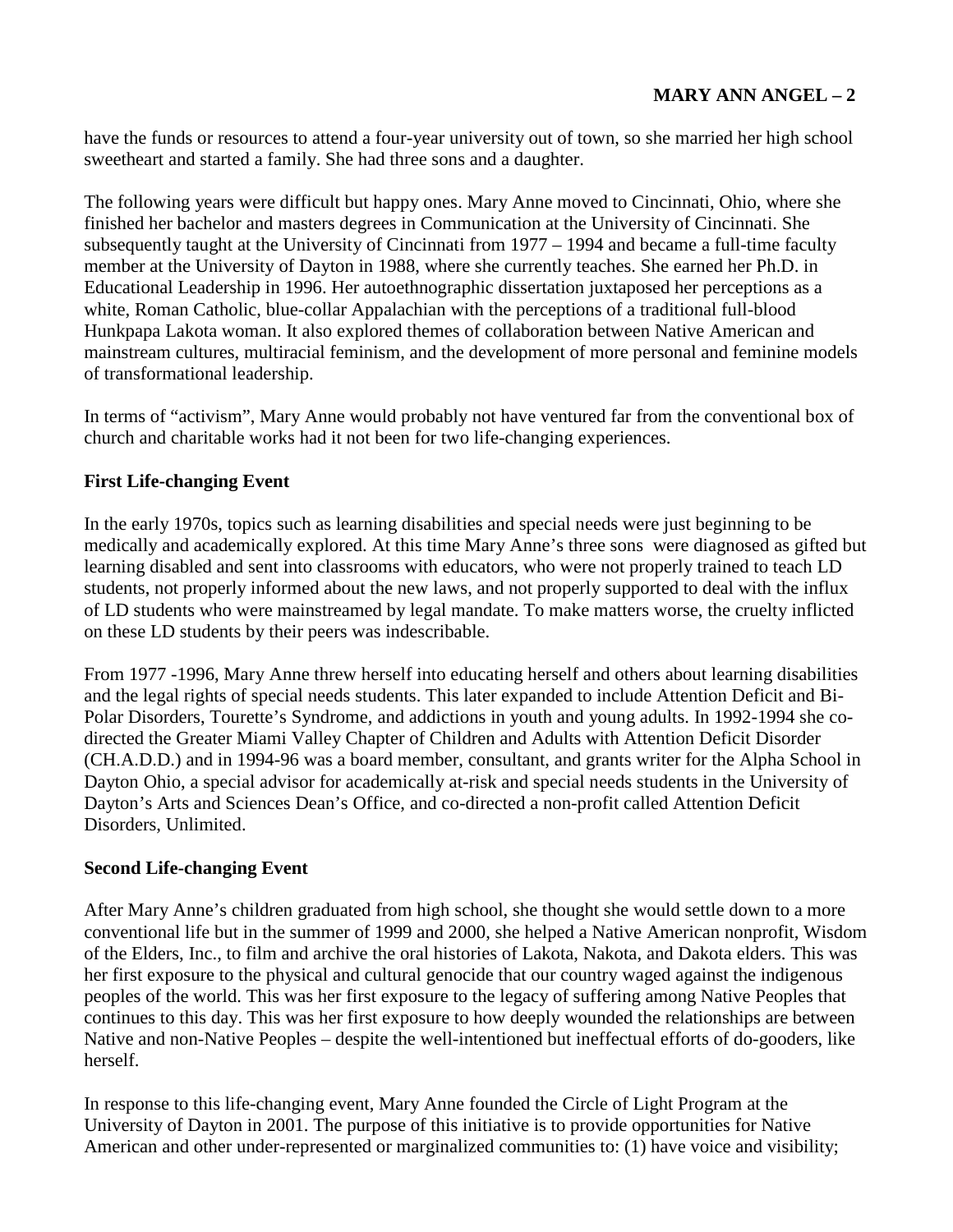# **MARY ANN ANGEL - 3**

(2) build partnerships rather than co-dependent relationships; (3) promote culturally diverse models of education, wellness, and leadership; (4) promote models of service and intercultural interaction that engage individuals and communities as transformational change agents in their own affairs; and (5) deconstruct the "helping", "fixing", "rescuing", and "saving" approach.

Since the Circle of Light's creation, Mary Anne has coordinated and raised funds for approximately twenty cross-cultural events, including six trips by UD students and adult volunteers to reservations in North and South Dakota. In 2002, she co-produced a documentary video on the life and death of Lakota Rose Madison, a seventeen year old Hunkpapa woman from Standing Rock Reservation, and coordinated the launch of the Lakota Rose Madison Peace Place Initiative at Lakota's Memorial in Little Eagle, South Dakota.

The Lakota Rose Madison Initiative and associated projects grew so quickly from 2002-2004, that Mary Anne and David Weinkauf co-founded the nonprofit Two Trees, Inc. in 2004 to help them manage the non-UD components of the initiative and projects. As co-directors of Two Trees, Inc. Mary Anne and David have worked with or currently work with the following communities and constituencies:

- University of Dayton
- American Indian Education Center
- American Indian Movement (AIM) Cleveland Chapter
- Dayton International Soroptimists
- $\bullet$  Ga-Li
- Hanbleceya House
- Integrated World Arts, Inc.
- Many Voice Singers
- Medicine Bow Forge
- Memories of Africa
- Miami Valley Council for Native Americans
- Miami Valley Juvenile Rehabilitation Center
- National Association for the Advancement of Colored People
- Redbird Center
- Seneca Faithkeepers
- Standing Rock Reservation
- SunWatch Indian Village
- Thistle Industries
- Two Trees, Inc.
- United Way
- Weinkauf Film Productions
- White Bison, Inc.
- Wright State University Native American Student Association

To help build community among Tiospaye (extended family) members, Mary Anne uses a transformational leadership approach, stressing role of leader as one who is: a servant and change agent; a holistic and systems thinker; a facilitator for the development and articulation of communal vision and mission; a team-builder; a back-up plan and Indian-time person, and a Don Quixote.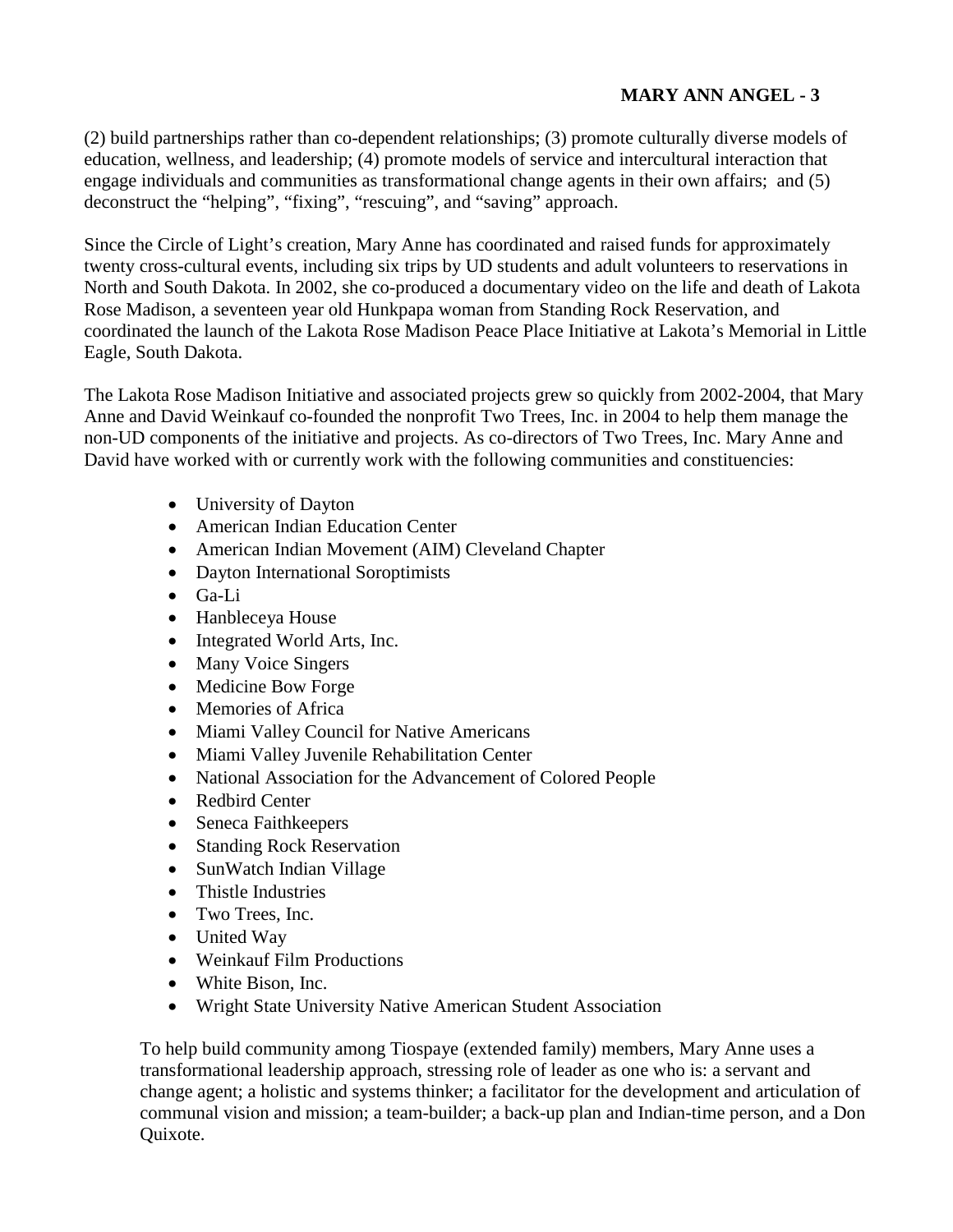### **Oral History Interview**

**Name of the Project:** Confessions of a Do-Gooder: Oral History Interview with co-founder and co-director of Two Trees, Inc. Dr. Mary Anne Angel.

**Name of the project director: Marjorie McLellan, Department of Urban Affairs and Geography, Wright State University Archives or repository**

**Interviewee/narrator name** Dr. Mary Anne Angel **Interviewer name** Anna Carrera **Others present Place** 845 Richland Rd. Xenia Ohio 45385 (Upstairs Office of Dr. Angel's home) **Date** 03/13/11 **Length of recording:** 58:51 **Original format:** digital video recorder

**Keywords:** University of Dayton Two Trees, Inc. Circle of Light Program Servant Leadership Learning Disabilities Attention Deficit Disorder Educational leadership Multicultural Relationships Native American

**Indexed by** Anna Carrera

**Index**

#### **00:00:00-00:00:42 Introduction to the recording**

Information listed above

#### **00:00:42-00:05:38 Experiences growing up**

Dr. Angel shares her experiences growing up in Appalachian culture in Southern Ohio. She describes her blue collar and Roman Catholic upbringing leading to her exposure of injustice issues. She describes her father's involvement in the police union and the family's involvement in labor issues and politics. Dr. Angel also describes how she grew up with a sense of extended family. She describes how her upbringing has shaped her for her service work. Identification from experiencing inequity, discrimination, and exploitation growing up led to her advocacy of marginalized groups. Key words:Appalacia Roman Catholic Injustice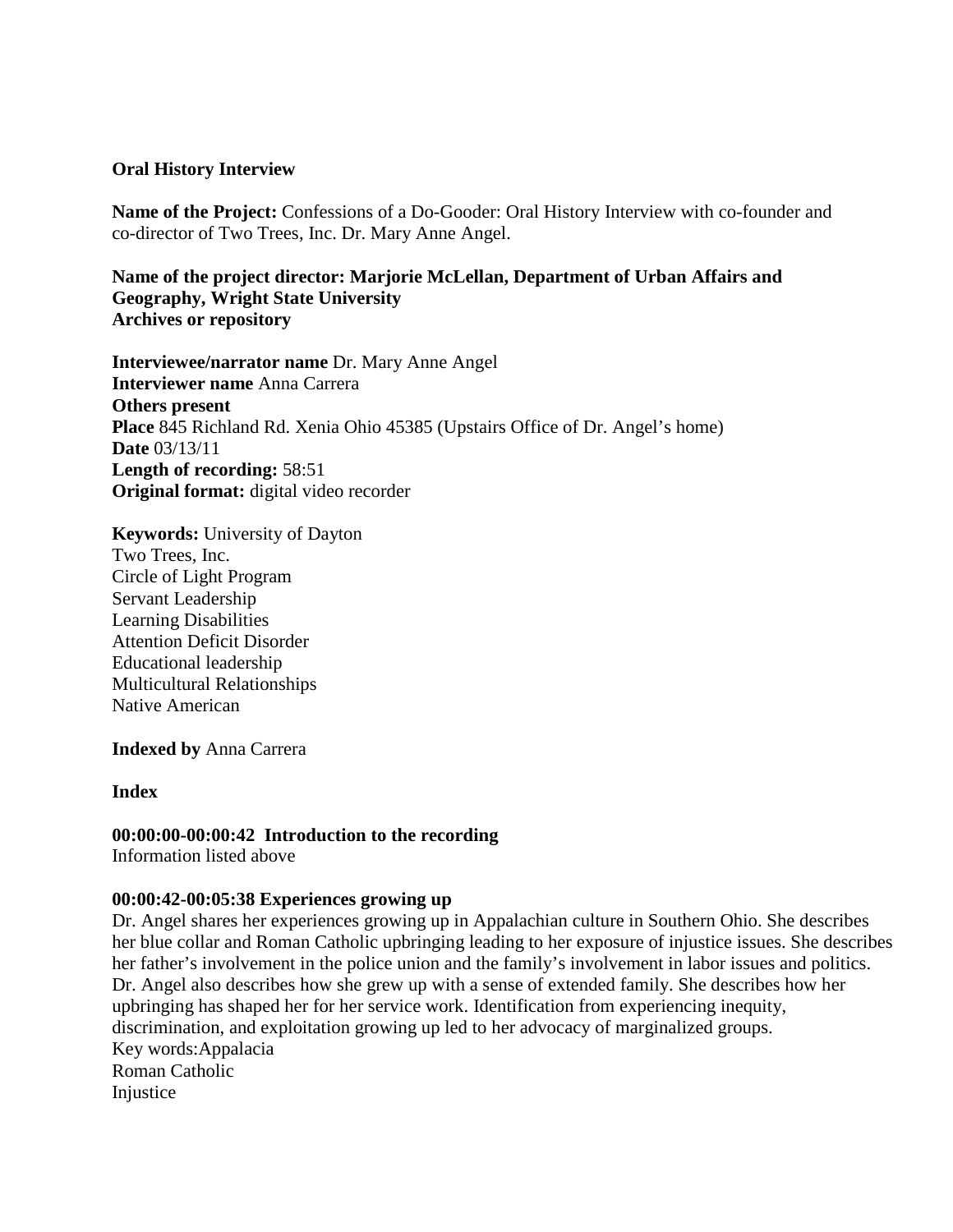Blue Collar

### **00:05:38-00:08:14 Other Influential Factors**

Dr. Angel describes how the challenge of raising gifted children with learning disabilities affected her path. She says she is an "activist by nature" which became fueled by experiencing her children being denied equal rights to education for issues beyond their control. This led Dr. Angel to become a resource person and advocate for C.H.A.D.D. (Children with Attention Deficit Disorder). She was active in educational reform movements and parent support groups for fifteen years until her focus changed. Keywords: C.H.A.D.D.

Activist Education Reform Support Groups

# **00:08:14-00:09:45 A Change of Focus**

Dr. Angel found out in her forties that she had Native American Heritage. She describes how through her PhD work she began work with Native Peoples in North and South Dakota. She explains the connection she made at this time about what poor people all over the world have suffered. This led to her focus on social justice issues with Native Americans.

Keywords: Native Peoples Standing Rock Indian Reservation South Dakota Dakota and Lakota culture Exploitation **Dissertation** 

# **00:09:45-15:20 A Change in Philosophy**

Dr. Angel describes how her philosophy about service and empowerment has evolved over time. She explains how when she began her service, she was very focused on achieving desired outcomes. She wanted to help others and she wanted measurable results. She explains how her mission has shifted to now focusing on success through the journey or "the process". She describes her current mission about creating long-term reciprocal relationships. She articulates her belief that we are all related, all interdependent on one another, and that community is about family. Dr. Angel elaborates on her view of interconnection and the Butterfly Effect in relationship. She traces her philosophy of community back to her family growing up. She describes the sense of connection her upbringing gave her when she immersed herself in Native culture.

Keywords: Empowerment Reciprocal Relationship Codependency Interdependence Community Family Butterfly Effect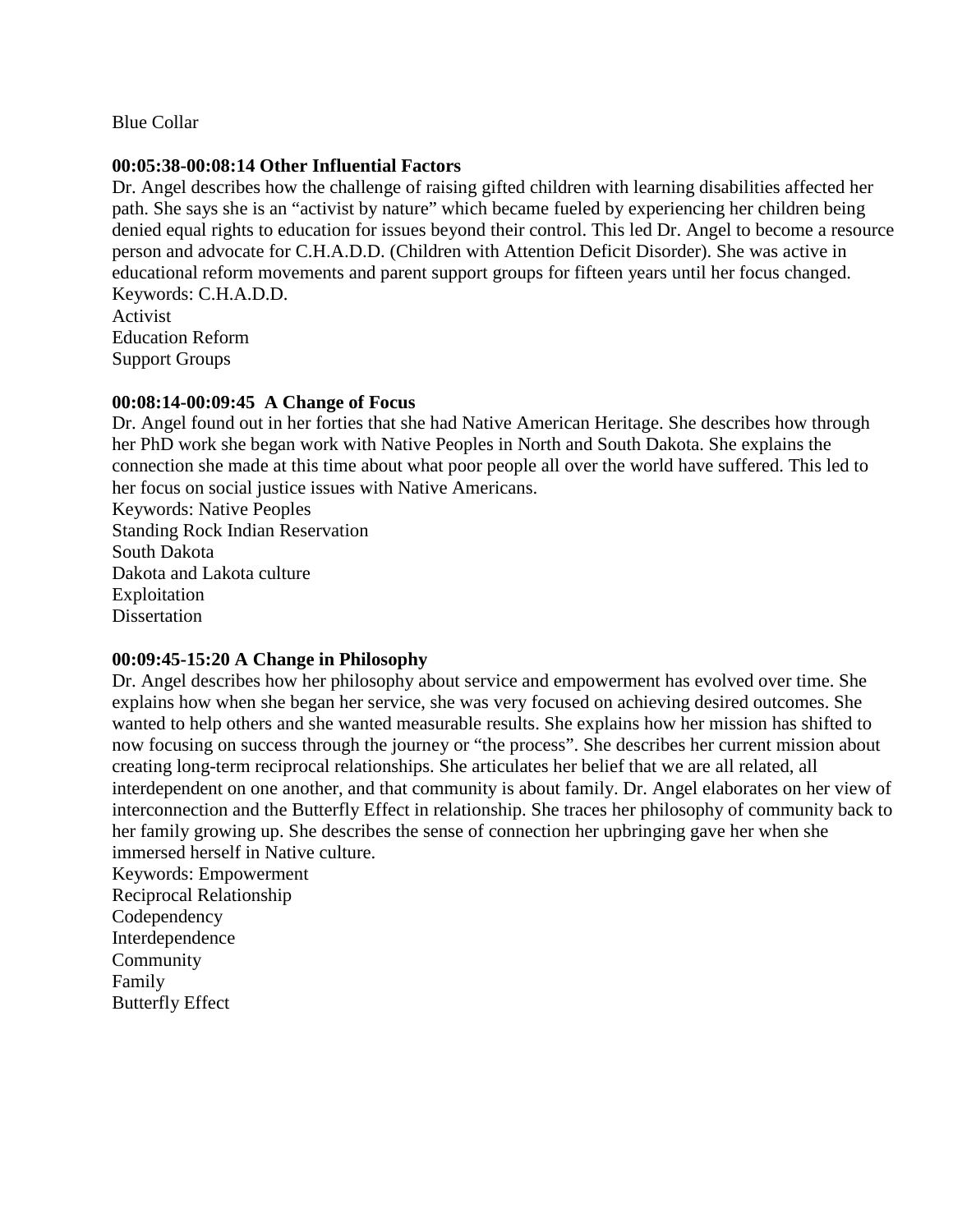### **00:15:20-00:26:18 The Creation of Two Trees Inc.: The Mission and the Work**

Dr. Angel shares what she learned from Native Peoples that motivated her to want to start a dialogue between Native and Non-Native groups. She speaks about Native history that is not typically a part of mainstream history curriculum. She also describes her work to bring issues into dialogue to start to heal relationship between cultures. She describes the events she has started at the University of Dayton including: cultural exchange trips and outreach programs. Dr. Angel also shares how her personal journey has changed to focus on following an authentic path and doing so with like minded people. She elaborates on what is meant by reciprocal relationship and its importance.

Keywords: Two Trees Inc. Non Profit University of Dayton Native People's Celebration Event **Mission** 

# **00:26:18-00:31:58 Meaningful Projects**

Dr. Angel reflects on some of the most significant projects she's experienced. She shares her experiences discovering her own stereotypes of the white middle class. Keywords: Stereotype Lesson Cultural Exchanges University of Dayton

# **00:31:58-00:45:22 Challenges and Clarity**

Dr. Angel shares how empowering others and doing service work has complexity. She describes some of the challenges. She focuses on how creating relationship can be hard if one leads, as Parker Palmer says, an "unexamined life". She explains her approach of always trying to deconstruct ideas about changing others and romanticized outcomes. She focuses on the need to prepare and know herself. She describes the importance of really getting to know those we wish to empower and create relationship with. She compares building relationship to bridge building and believes the first step in building is with dialogue. She speaks about having a balance of talking and listening. Keywords: Challenge

Expectation Preparation Self Awareness Parker Palmer

# **00:45:22-00:58:5 The Impact of Service Work: The Journey**

Dr. Angel shares the impact her work and the way that she has chosen to follow her personal mission has impacted her life and the lives of her family and friends. She expresses her joy in living a life of fulfillment and recognizes the material wealth she traded it for. She goes on to speak about what her path has gifted to her family. She believes her family has learned passion, deconstruction, questioning, reason, research, compassion, and connection to social justice issues. She also speaks about the amazing people her children have met. Dr. Angel sums up her story by sharing the lessons she has taken away from her work. She focuses on the lessons of: interconnection, right relationship, success in the process, learning discernment, and the importance of finding peace on the journey.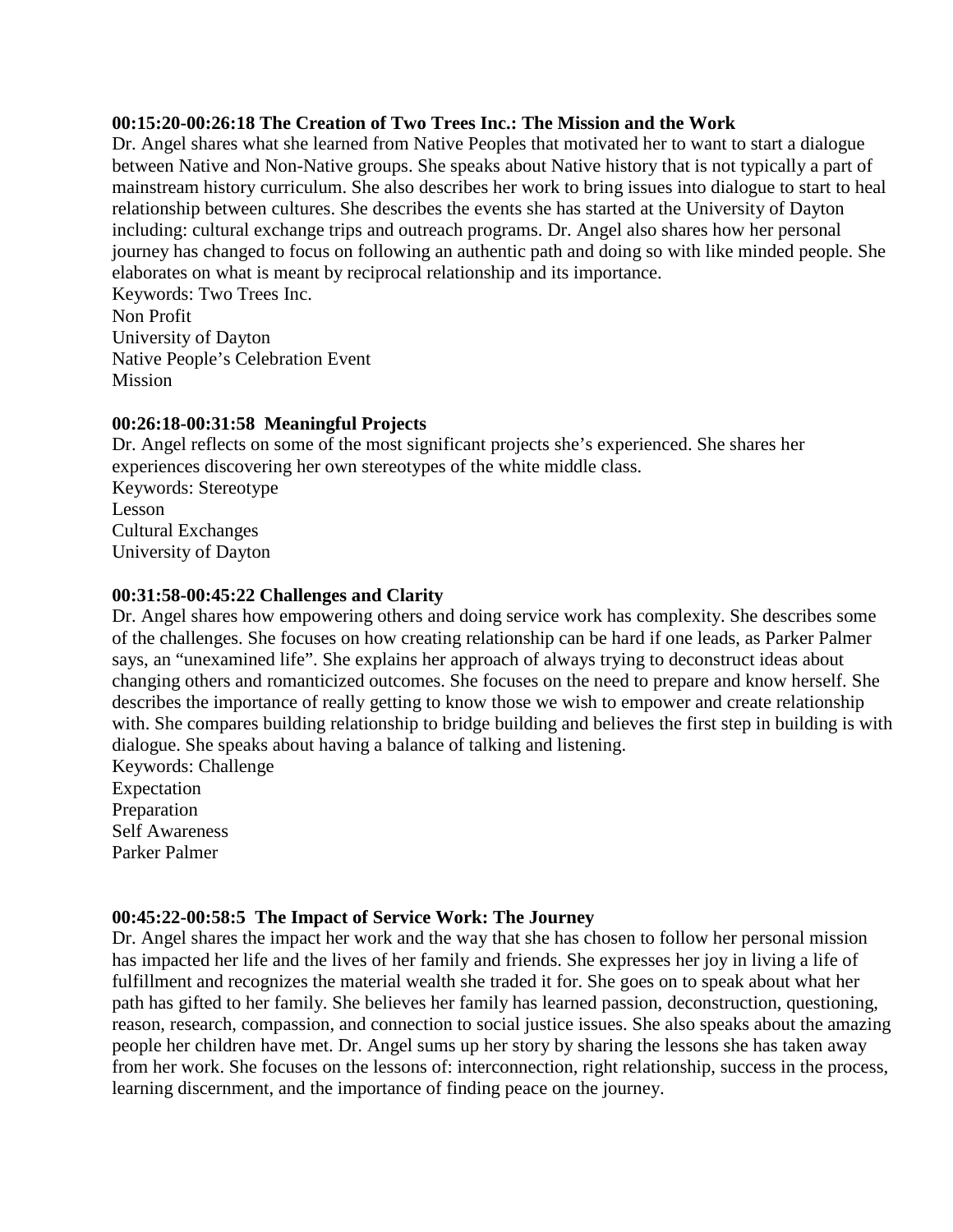Keywords: Reflection Meaning Family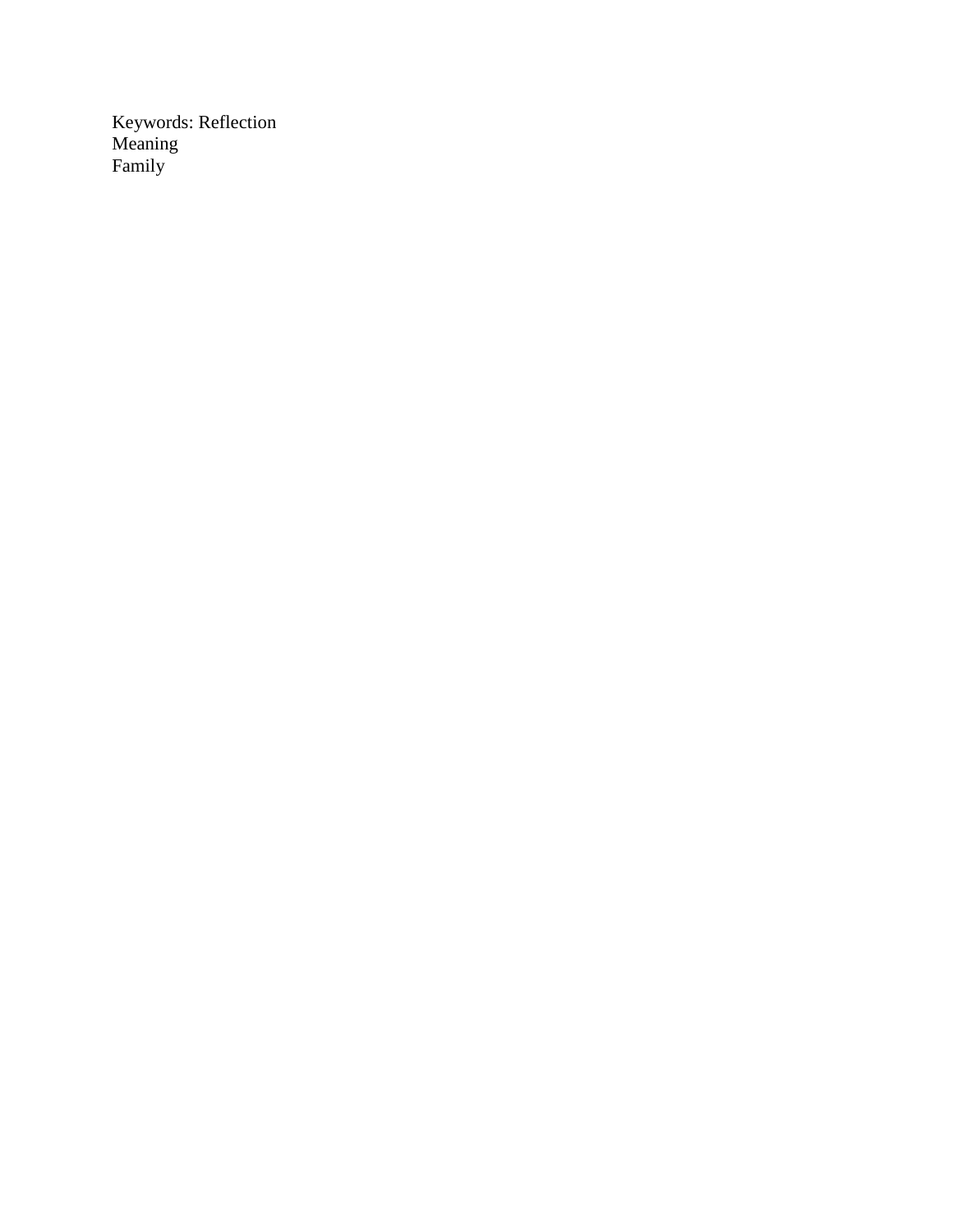### **Oral History Interview**

**Name of the Project:** Confessions of a Do-Gooder: Interview with Dr. Mary Anne Angel co-founder and co-director of Two Trees, Inc.

**Name of project director: Marjorie McLellan, Department of Urban Affairs and Geography, Wright State University** 

**Archives repository**

**Interviewee** Dr. Mary Anne Angel

**Interviewer** Anna Carrera

**Others Present Place** 845 Richland Rd. (home office of Interviewee)

**Date** March 13, 2011

**Length of Recording** 00:58:51

**Original format:** Digital Audio Recording

**Transcribed by** Anna Carrera

**Interview Transcript**

### Carrera: **Carrera: Carrera: Carrera: Carrera: Carrera: Carrera: Carrera: Carrera: Carrera: Carrera: Carrera: Carrera: Carrera: Carrera: Carrera: Carrera: Carrera: Carrera: Carrera: Car**

This is an interview of Dr. Mary Ann Angel, a professor at the University of Dayton and local Dayton activist and co-founder and co-director of Two Trees Inc., a non-profit organization that focuses on building long-term reciprocal relationships between Native Americans and non-native communities. Interviewed by Anna Carrera. We are exploring the story of Mary Anne's work.

Mary Anne, can you tell me about your experiences growing up?

# Dr. Angel:

Well, a lot of people don't realize that you can grow up in Ohio and still live in Appalachia. But, I grew up in the far south eastern corner of Ohio which isn't Appalachia. I grew up Roman Catholic, blue-collar, Appalachian and white. And the funny thing is I thought I was middle class the whole time I was growing up because that is what you see on T.V., you see "Father Knows Best" and "Ozzie and Harriet" but it was only after I left Appalachia that I realized that I actually was blue collar working class, very proud of it. And, how did those experiences affect me? Well, I was given a good education. I was brought up in a Catholic school environment and as part of growing up Catholic we were very sensitized to poor injustice issues in the world. And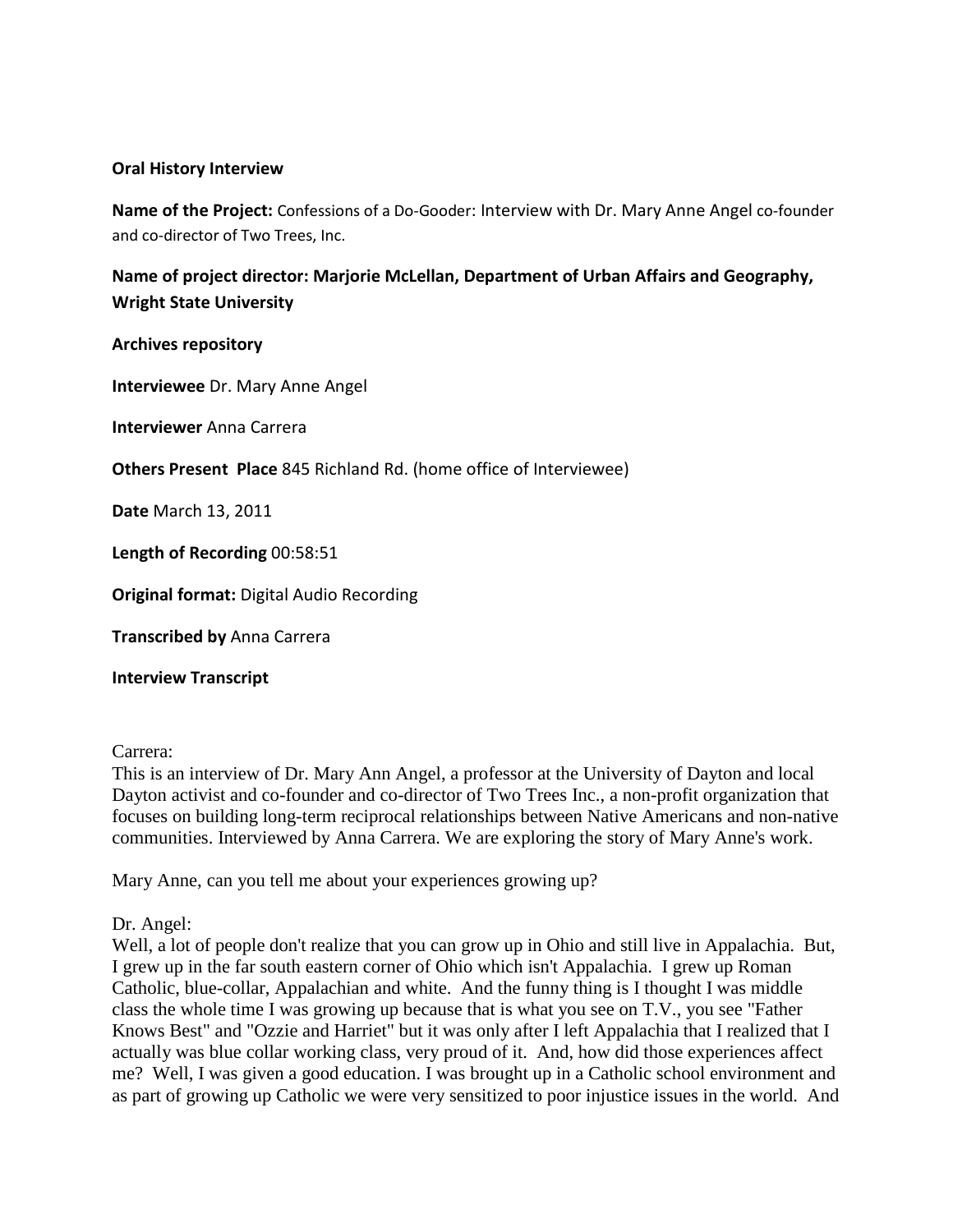my dad belonged to the police union. He was a policeman and he was very involved in labor and politics. He ran for sheriff twice. So, we were always very involved in politics and social justice issues when I was growing up. That had a huge impact on me.

The second thing about growing up that had a huge impact on me is that just like Native Americans have a strong plan system in which they grow up, not like nuclear families but they grew up with a huge extended family and very connected and that's the way I grew up and so when I started to work with Native Americans I was very comfortable with that whole sense of extended family and everybody being related and everybody being connected. And my family's still like that today.

# Carrera:

So, you've told me about your experiences growing up and then how that's kind of shaped you. How do you think those experiences have shaped you specifically for the work that you do?

# Dr. Angel:

Well, for one thing, if you get into the philosophy of our non-profit and my own personal philosophy, the bottom line is we don't work to, for example, do a clothing drive or build a building. We work to develop long term reciprocal relationships and I think that came, that's not only, like I said a Native perspective, that's definitely an Appalachian perspective. And, I think also the fact that, even though I wasn't aware I was not middle class when I was growing up, we grew up with class, a very big class difference in the town I grew up in and the people who lived, quote "up on the hill", were the people who had money and prestige and I now know that we would call them white collar workers and middle class and upper middle class and I didn't know that's what it was called at the time. The people who lived closer to the river, like us, we were the lower class and there was a huge difference in the way we were treated at school and the opportunities that were given to us and I know that there was a lot of power differences in terms of, the poor were exploited by corporations like, we lived in an area in which there's coal mining and in which the timber companies have come in and taken all the timber and the ecological damage that's the poor people that suffered from that, the flooding and that sort of thing and toxic waste dumps and radioactive uh, we suffered the radioactive fallout from the nuclear power the atomic plant that was nearby. We have suffered a lot of the same things that Native Americans have suffered and so I think these experiences growing up I felt very stigmatized and not accepted and so, I think these experiences, at a later time would make me feel a strong sense of solidarity with Native Americans who have felt many similar things.

# Carrera:

That makes sense. What other experiences in, what other experiences in your life do you feel have shaped you for your work?

# Dr. Angel:

Ok. Two other experiences, first of all I got married, I had children and three of my children have learning disabilities but their gifted, their gifted with learning disabilities and uh when my, especially when my two oldest were in school, my two oldest sons, they didn't have a lot of research on learning disabilities and that was before children who had learning disabilities had any rights in the class room and I think I was an activist by nature because when my children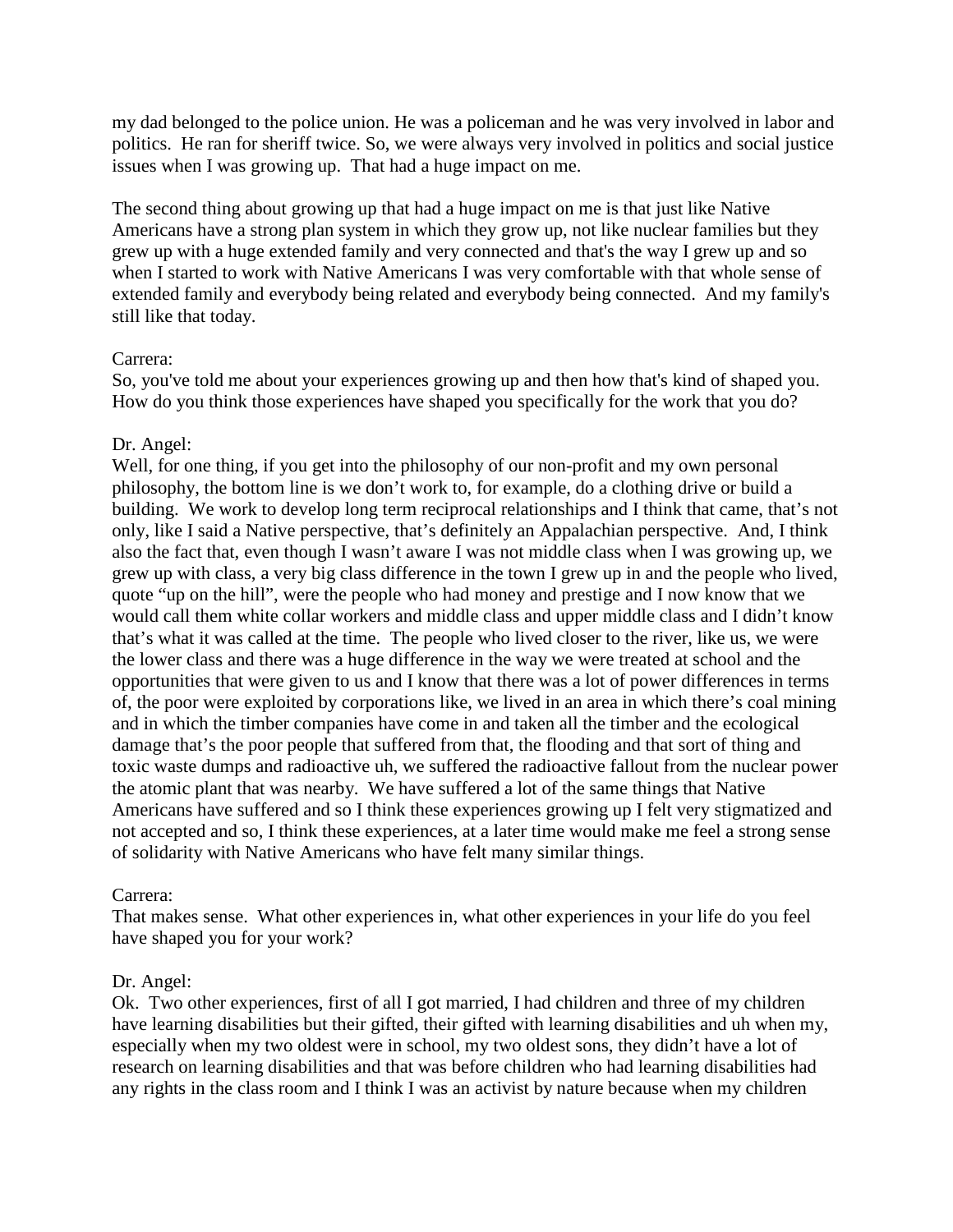were being denied the rights to equal education and they were being punished for things that were found to be physiological not just behavioral problems or attitude problems, they were physiological in nature. When my children were bullied so badly they were actually injured in the schools and the schools wouldn't do anything about it, I became very active. I started doing my own research I co-founded a non-profit at that time. I ran a support group The Dayton Chapter of a national organization called CHAD and ultimately became a resource person and an educational advocate. We went to court. We went to schools and advocated for students after new laws were passed to protect children with learning disabilities. Very active at the beginning of that movement and was active in that movement for 15 years before my focus turned to Native Americans.

# Carrera:

So, would you say was that how you first got involved in community issues?

# Dr. Angel:

Well, like I said, I think when I was a child through our church and through my family, I was already involved in community sorts of activism. But so this but this as an adult, as an adult this was my first experience on my own becoming very active in terms of movement and advocacy and, and challenging the legal system.

# Carrera: **Carrera: Carrera: Carrera: Carrera: Carrera: Carrera: Carrera: Carrera: Carrera: Carrera: Carrera: Carrera: Carrera: Carrera: Carrera: Carrera: Carrera: Carrera: Carrera: Car**

So how did that involvement change over time?

Dr. Angel: How did the involvement in what, CHAD or?

Carrera: The involvement in just the community issues and your activism.

# Dr. Angel:

If I were going to say how did that change over time because then I found out when I was in my forties I had some Native American blood in me and I was working on my dissertation. I was working on my PHD at the time and so as part of my PHD course work I immersed in a reservation in south Dakota and north Dakota for awhile and it really opened my eyes to all the things historically we were not taught and all the, not just the tragedies historically but even what's going on today and I saw the connection between what has happened to poor people all over the world including Appalachia and Native Americans and so at that point my projectory changed a little bit because my children at that point were then adult children and they were no longer in school and so my projectory changed and then I started focusing on issues in social justice relating to Native Americans but, one thing that changed was I think in my younger years I was very focused on changing the system. Changing people and changing the system and since I've turned fifty years old and I've learned so much, I've learned that what is important to me is the fact that I don't know if I can ever change the system and I know that we can't change other people. But, what I think we can do which can change the world is help to build long term reciprocal relationships between communities of people and particularly communities of people who have this huge chasm between themselves that creates situations of hopelessness and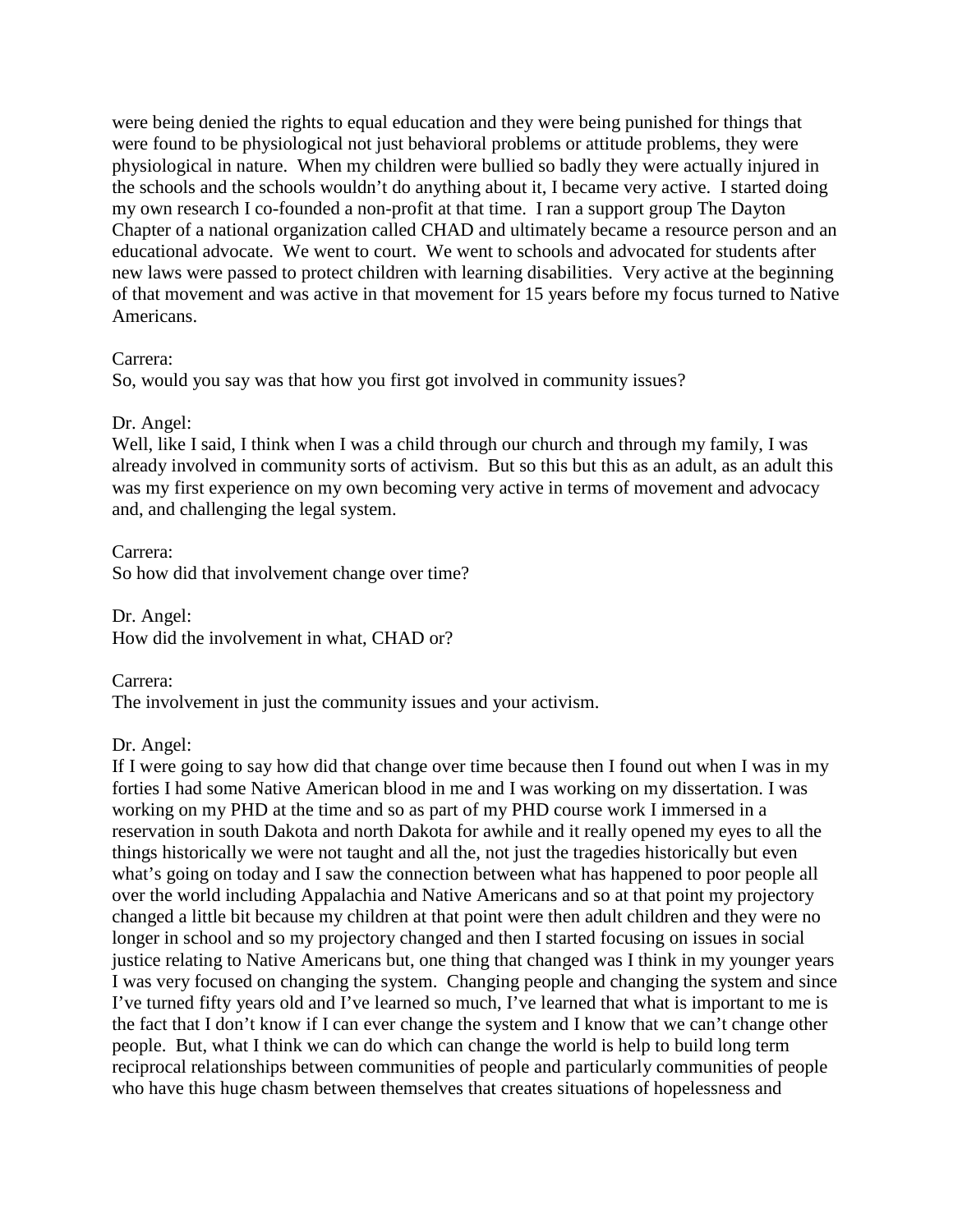helplessness and violence and hatred and to me now it's all about building long term reciprocal relationships because I think that's the only way we can really change this the world or change ourselves.

# Carrera:

So I hear your saying, you know, this focus on building these this reciprocal relationship and this sense of community. So, can you tell me what does community mean to you?

# Dr. Angel:

Ok, Community means that, first of all, everybody is related. It's not just that we are interconnected, we are inter-connected, it's the whole butterfly affect thing I truly believe at a literal level that everything I do impacts everything else in the world and impacts everyone else in the world. But if we carry that idea of everything being inter-connected a little bit further we are all relatives. Native Americans believe that but honestly I believed that even before I became involved in Native American philosophy and spirituality. And if we are all relatives than this whole idea of, and what was the question again?

# Carrera:

What is community mean to you?

# Dr. Angel:

Community. Right. So community to me isn't just like, ok, we're going to build a group of people here who are acquaintances and we share some similar things, go do similar things together and it's not even like we're just friends and neighbors. To me it's like we are relatives and so community is like an extended family. Lakota have a word called Tiospaye, which I use a lot and we use a lot in our community but it literally means 'extended family' and it literally means being 'relatives'. It's really interesting when I first was exposed to Native American communities, I uh 'this is my mother' and 'this is my mother' and 'this is my mother' and 'this is my mother' and 'this is my grandmother' and 'this is my grandmother' and like eight grandmothers and I'm starting to say, "How can you have that many grandmothers? That's physically impossible." And, in the Lakota tradition there is a lot of adoption of relatives but the thing is they don't see a biological relative as any different than an adopted relative. And when I would say, "Well, is this your biological relative or your adoptive relative?". They would look at me like 'that was a very strange question, almost like it was a little bit insulting. The point is A Relative is A Relative. To me that's what a community is. It is your family. It is your relatives.

# Carrera:

And I heard you say, "that community means that we're all related" and I thought I heard you say that you believed in that philosophy before you actually even entered the Native community. So, can you tell me where that belief or that philosophy came from and does it potentially go back to your family growing up?

# Dr. Angel:

First of all as a Catholic I think I was taught that but first of all I just want to do a little disclaimer here. There are some things that the Catholic Church has said that I don't necessarily agree with. Having said that however, I was taught as a Catholic that everybody is brother and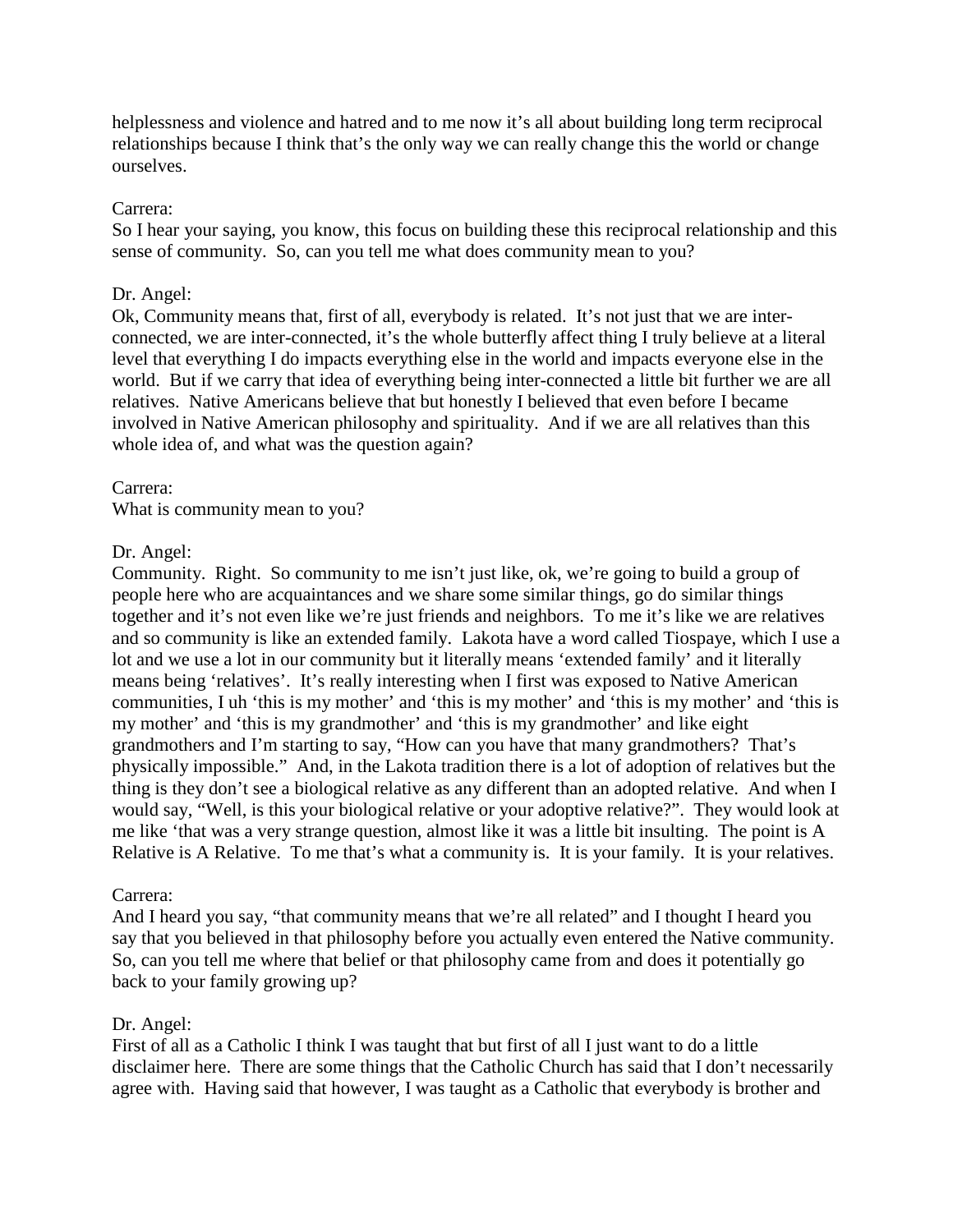sister and uh and I uh grew up with that and my mother that's how my mother raised me. Uh, they raised me that everybody is our brother and sister. So, really, maybe that's part of Appalachia. Appalachians' have a lot of similarities because they depend upon each another so much and their very clan oriented and I as part of being a Roman Catholic and part of growing up with my own family in Appalachia I was taught that even before I met Native Americans so when I met them it was just like coming home. It was not like a different culture to me. It was like coming home.

#### Carrera:

You said that you had that in your own family growing up. Do you have siblings?

#### Dr. Angel:

I have seven siblings. I'm the oldest of eight.

#### Carrera:

Ok. Alright. So, that really makes sense. Can you tell me a little bit about your work with Two Trees?

#### Dr. Angel:

I'll tell you a little about how this started and I've mentioned this a little bit before. In my forties I found out I had some Native American ancestry and so when I was finishing my PHD course work I had an opportunity to go to a Native American reservation work for a non-profit there doing oral histories, oral histories of the Lakota, Dakota and the Kota. And they talk about culture shock when you go to another culture, they talk about culture shock and my culture shock was kind of a reverse culture shock. When I met the Native Americans they were so much like the Appalachian culture in many respects that I felt totally at home. But when I found out, now I was an educated person, I was finishing up my PHD course work and I had had two years of public school and the rest of the time had been in K-12 had been private school, good Catholic school. Then I'd been in two years of public high school and I had, like I said I was finishing up my PHD course work. So, I thought I was a pretty educated person. When I went to the reservation and started learning about all the things that weren't concealed in the history books in the literature books what our government had done to Native peoples, indigenous people around the world. What the Catholic church had done. What was still going on, still currently going on uh talk about culture shock. That's the hugest culture shock I ever had and at that time I decided when I go back I just wanted to start to bring these issues to the table. Let's start to talk about this. Because, the relationship between non-natives and Native people in general is very wounded because of what has happened historically and what goes on now and I thought, "Ok. We have to start to talk about this. We have,", people don't know about this. People in my culture do not know about this. And so I started wanting to bring that to the table. So, that is really at UD I started doing events. I started a program at UD called Circle of Light. And Circle of Light that is what we did. We started doing events. We started doing cultural exchange trips. We started doing community outreach and it wasn't just in Dayton we were doing this in states and in Canada. So that's how it started but I knew that I would not be at UD for my whole life because I will probably be retiring in about four or five years and I needed something that uh so that when I retired I still had intact my Tiospaye and the people we worked with and our resources and things so I founded the non-profit with Dave Weinkauf. And it's really Circle of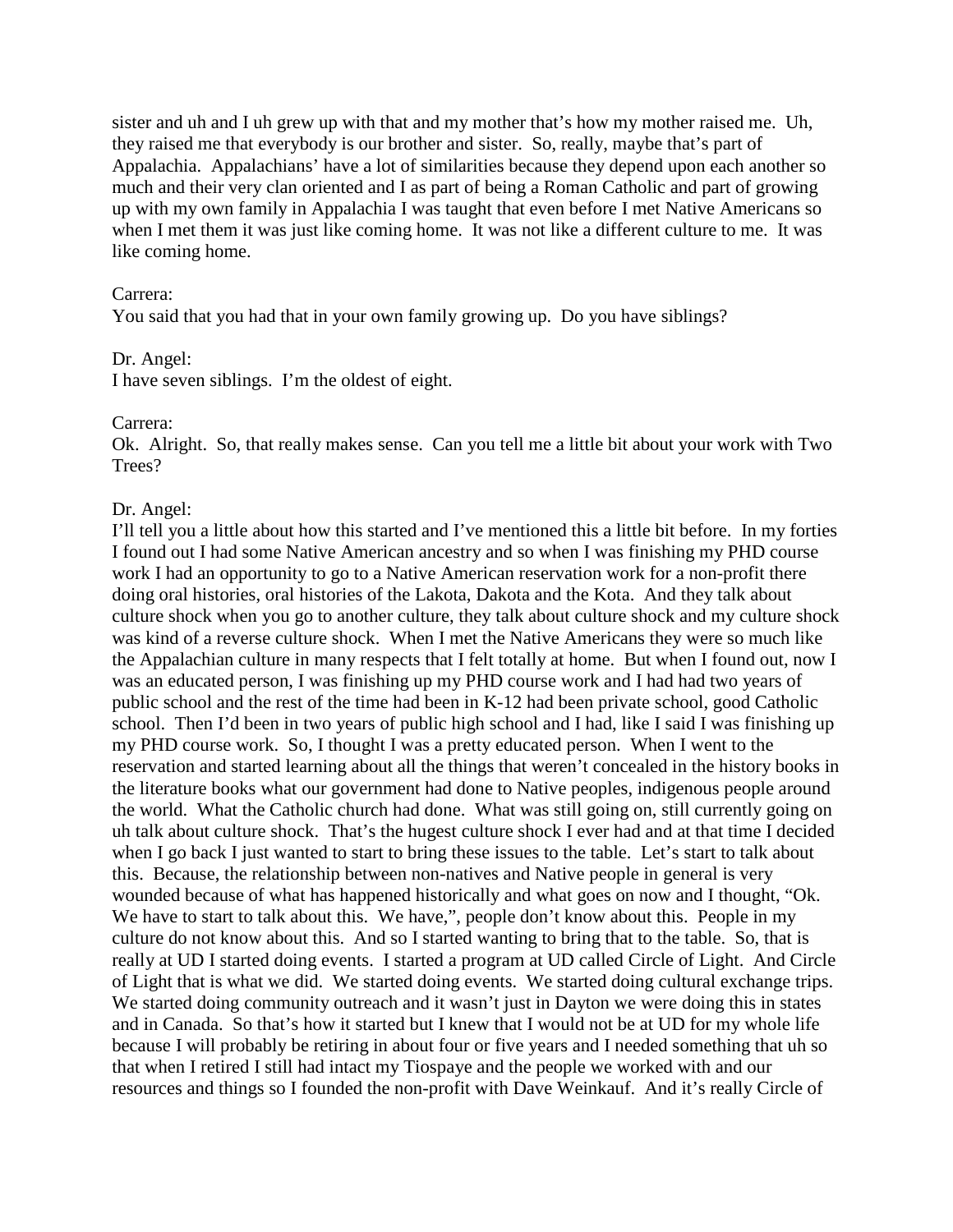Light except it's separate from UD so that we can we work together now but when I leave UD I can then I can continue the work through the non-profit.

# Carrera: Why do you do the work?

# Dr. Angel:

Well, it's changed. It's definitely changed. When I started doing the work I did it because I was a do-gooder. And I wanted to do good charitable work in the world. And if I ever write a book it's going to be, "Confessions of a Do-Gooder.". It's like I saw these horrible things and I wanted to bring them to light and I wanted to put things into motion that would make things better and make changes and I was looking for these tangible outcomes. It's like when you read these books like 'Stand and Deliver' or uh 'Three Cups of Tea' by Greg Mortenson, where they see this terrible thing this problem and they do something and at the end of the book it's like you stand up and cheer because they've built this orphanage or they got these kids to score so high on their ACT's that they were able to go to college. And I will be honest. That is what I was looking for. I was looking for some king of tangible outcome like that was. That would justify all the work I put into it and make the world a better place. As I've grown older, if that happens that's wonderful that's nice that's a good thing. If you can be one small catalyst that helps to create change or whatever but that's not why I do it anymore because I've realized there's an awful lot of people out there who work in the trenches every single day because their called to something. They see something that's wrong or they see suffering and their called to work in the trenches. And that is a journey for them. That's a personal vocation. It's no different than being called to be a priest or a nun or a teacher or whatever. It is it's a spiritual calling. And your called to do that, that is your journey. And, so, what if you don't have that tangible nice little closure at the end? You built the peace place. You saved these people. You created awareness at the collective consciousness at the national level that all these things are going to. What, what if all that's not there? Is it ok, is the most important thing that you were on that journey and you followed your calling the best you could and you worked in the trenches. And that you surrounded yourself with soul mates and like minded people. To me that's where it's at now. That's what it's totally about now.

# Carrera:

And do you feel like that puts things into motion that?

# Dr. Angel:

I, what happens is that whatever we do, I do believe in the butterfly affect, I think everything we do has this ripple effect. But, I'm not concerned about what the tangible outcome is. And a lot of times we'll never see it in our life time anyway. So, it's really not about that. That that's nice if it happens but it's not about that and it's not why I do what I do.

# Carrera:

So, I hear you saying why you've done the work has changed from being a focus on outcome to evolving to a focus on the journey itself

Dr. Angel: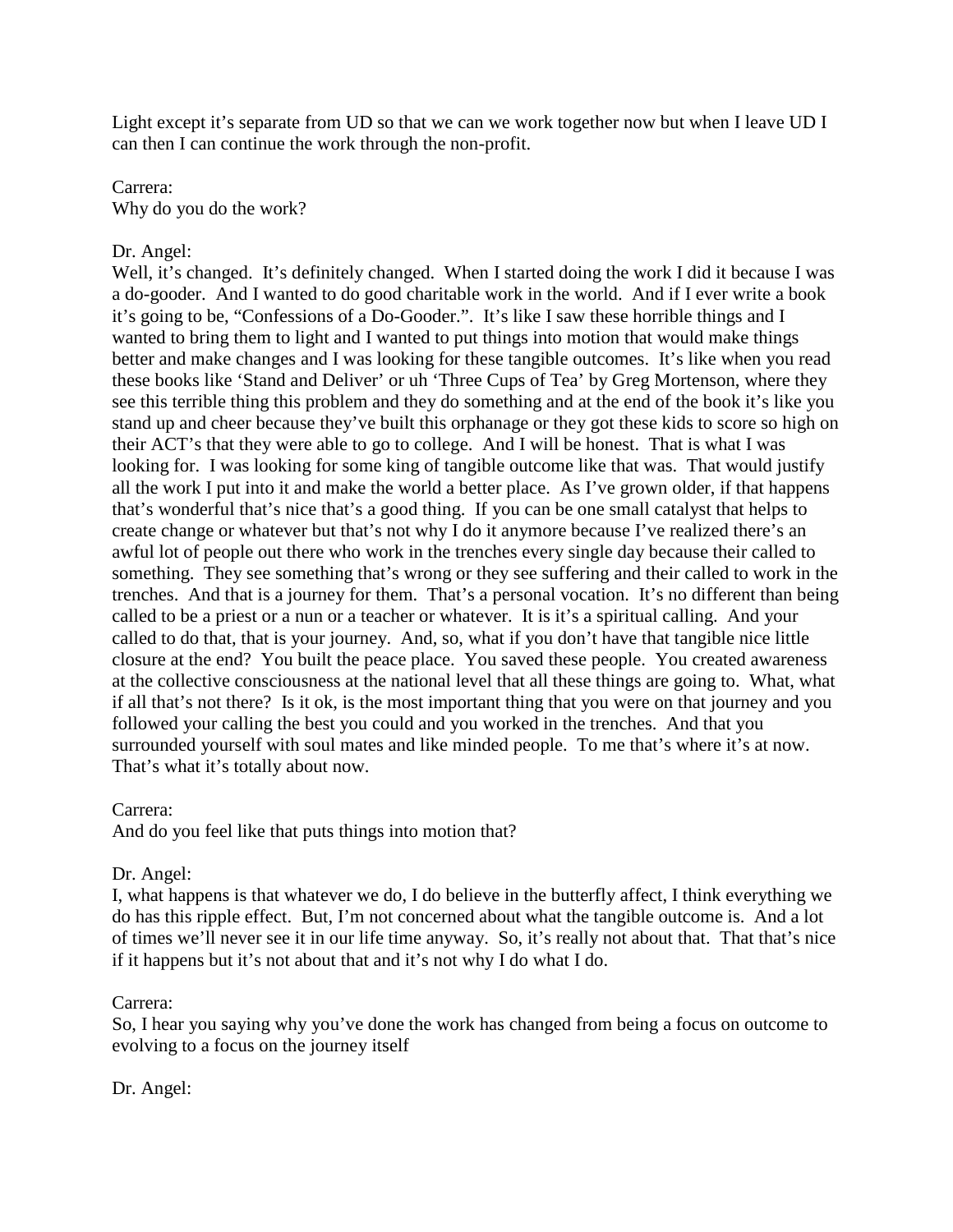That's right. And the people we walk with. Two things. The journey. The personal journey. I am authentic. I am following my calling in the most authentic way I can and who am I choosing to be my companions in this journey. That's very important too. Who am I walking with? And you have to find like minded people. Like hearted people, soul mates to walk this journey with because I think it's too hard to try to do that journey by yourself. You need them and they need you to be able to stay in the trenches.

### Carrera:

So, I've heard you talk a lot about reciprocal relationship in that as potentially a part of your language just that you guys focus on reciprocal relationship. Can you describe a little bit what that means to you?

# Dr. Angel:

Right, ok. If I was going to do "Confessions of a Do-Gooder", my first book, a lot of people, now this is one of the things I think I was trained, in terms of my Christian upbringing, that you go do good works for people, charitable works for people. You know, give money to the poor and clothes to the poor and build houses and such and such. That's good. That is really good. That's important. The world needs that. But that is not relationship. That's not relationship. And what happens is if, communities a privilege, meaning privilege, meaning cultural privilege, they have resources and especially if they are the dominant culture. Let's say the middle class, upper middle class. The wealthy. When you consistently, what's the typical scenario is, that you go and do things for people and give things to people but over the long haul is it creates relationships of co-dependency and there is something about people always being on the receiving end where your poor, and whether it's even stated or just implied, "poor you", "poor you", "your suffering so much", "you have nothing", "I'm going to give you this.", " I'm going to do this for you." It creates a certain type of relationship and it's not a healthy relationship. What I feel you have to do is create relationships in which both sides give and both sides receive. Because then it is an inter-dependent relationship. It is not a co-dependent relationship. And I could talk for two hours about all the damage that co-dependent relationships do. So let's just say, "Reciprocity means both sides giving and both sides receiving in long term collaborative respectful reciprocal relationships."

# Carrera:

That makes a lot of sense. What are some of the most meaningful projects or events that you've been involved with and why?

# Dr. Angel:

Well, we do events every year at the University of Dayton just about raising awareness and community relationship. I had some UD students, University of Dayton students typically are middle class, upper middle class or even wealthy and typically white. And their typically, what we'd consider from privileged backgrounds have a lot of resources but their also very isolated and insulated and a lot of times their exposure to people of color or people from oppressed or disadvantaged communities is this do-gooder thing and once again I'm not judging that. That's a good thing in, in the sense that yeah we need to help people out but it's still has always put them in this role of, "I'm going to do this for you.", "I'm going give this for you." and then they go home and feel good about themselves because they did all this these good things for all these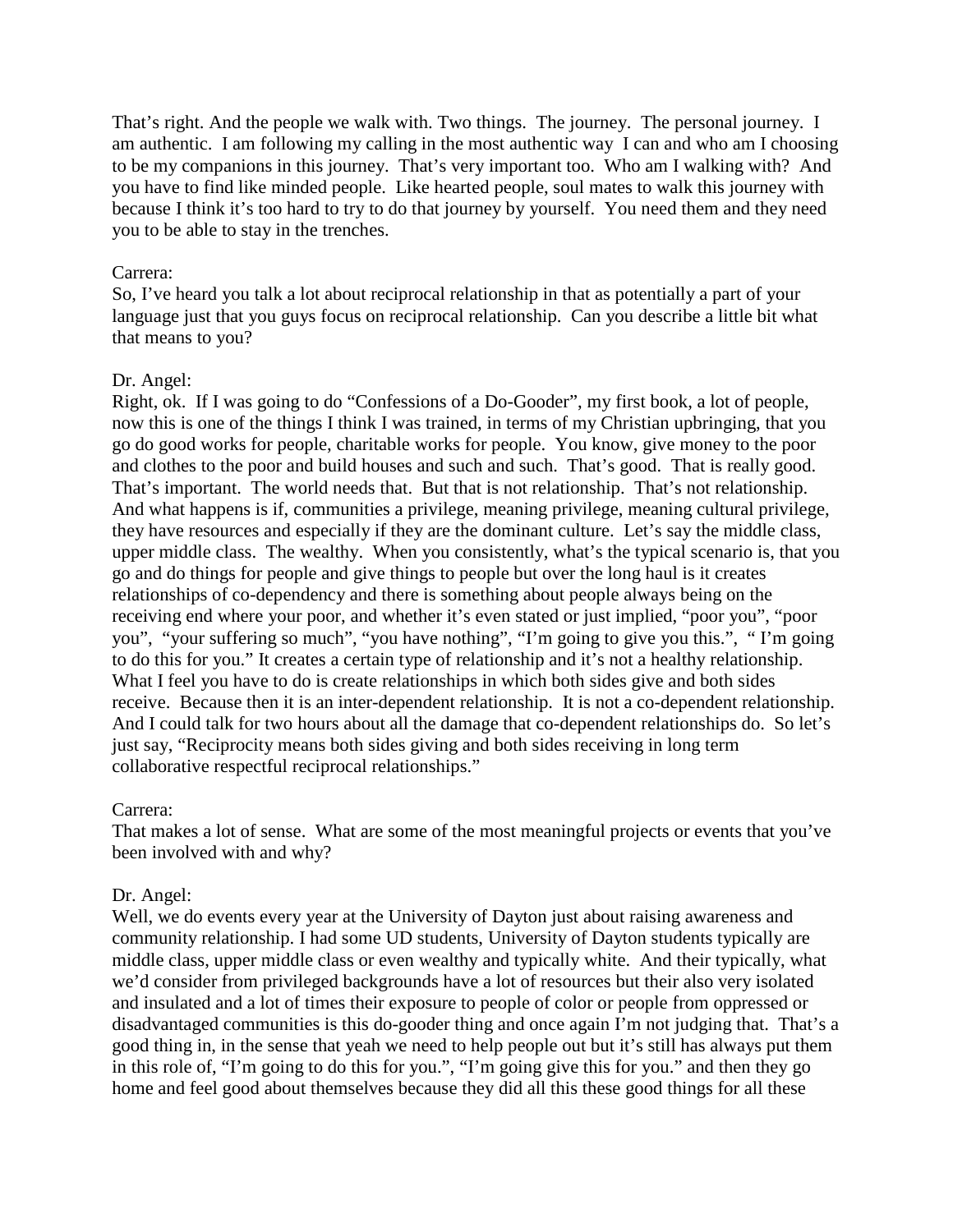poor people and all these disadvantaged people. And that's the label, you know? These poor disadvantaged people. "Now I go home and I feel so good about my selves and now I'm going to go get my \$50,000 a year job." I had some UD students come to me and they wanted to take a, this was seven years ago, and wanted to make a trip to South Dakota to the reservation to do "good works" to do a 'service learning' project. And the young woman who approached me, I said, "Mel, I don't do 'service learning' projects and I don't do tourist trips." I said, "The only thing I do is 'long term reciprocal relationships' and if that's not what your into than go find somebody else.". So she went back and she talked to the Alpha Fio Mega students and I couldn't believe it. She came back and she said, "We want to do it. We want to do a long term reciprocal relationship." And I thought to myself, "Oh boy, this is going to last one year. This is going to last one year. These students are going to get out there and they're going to be sleeping in the gym and they're going to be having the toilets over flow on them and their going to have no food and no access to." and I'm thinking, "But I said I would, if they"

# Carrera:

You're talking about the reservation? Going out to the reservation?

# Dr. Angel:

Yeah, so we took our first trip and I really expected these young people to never ever want to go back again. And to just be very kind of white middle class-ish in the way that they engaged the experience and I was so wrong. These young people were just extraordinary. Extraordinary! And we're doing our 7th trip this year! And the things they have learned they tell me that their lives have been changed. A lot of the students who have graduated a long time ago still go out with us and they still stay in contact. And, oh my gosh, they are such an inspiration to me that it was my stereotype of white middle class college students. That was my baggage and I put that on them and they proved me so wrong. And oh my, I have to say that I'm very honored and very grateful to have had the chance and to have learned how stupid I was about judging people myself.

And the second thing is about Tiospaye, I, I think the greatest gift I've received is I've been a part of building a Tiospaye. We, a Tiospaye is a people, we're a family, we're a family in the trenches and there's people from Canada and uh people from Mexico and people from all over the United States. And we have build this Tiospaye and my PHD was in servant leadership and I've learned a lot about leadership and leadership is about everybody being a leader and being where you need to be. Whether that's in the kitchen making soup or in front of a podium or introducing somebody. Or putting the pieces together so an event can go off or going door to door to get gift certificates or even having the backup plan when everything falls apart. When the speakers don't show up on time and when nobodies prepared and somebody has to have the backup plan so that the audience doesn't know that everything is falling apart. That's what leadership is. Leadership is being a part of the Tiospaye and just being where you need to be when your needed.

And so yup, I would say those are the two most extraordinary things about doing what I do.

# Carrera:

Yeah. Thank you. What are some of the challenges that you've faced in your work?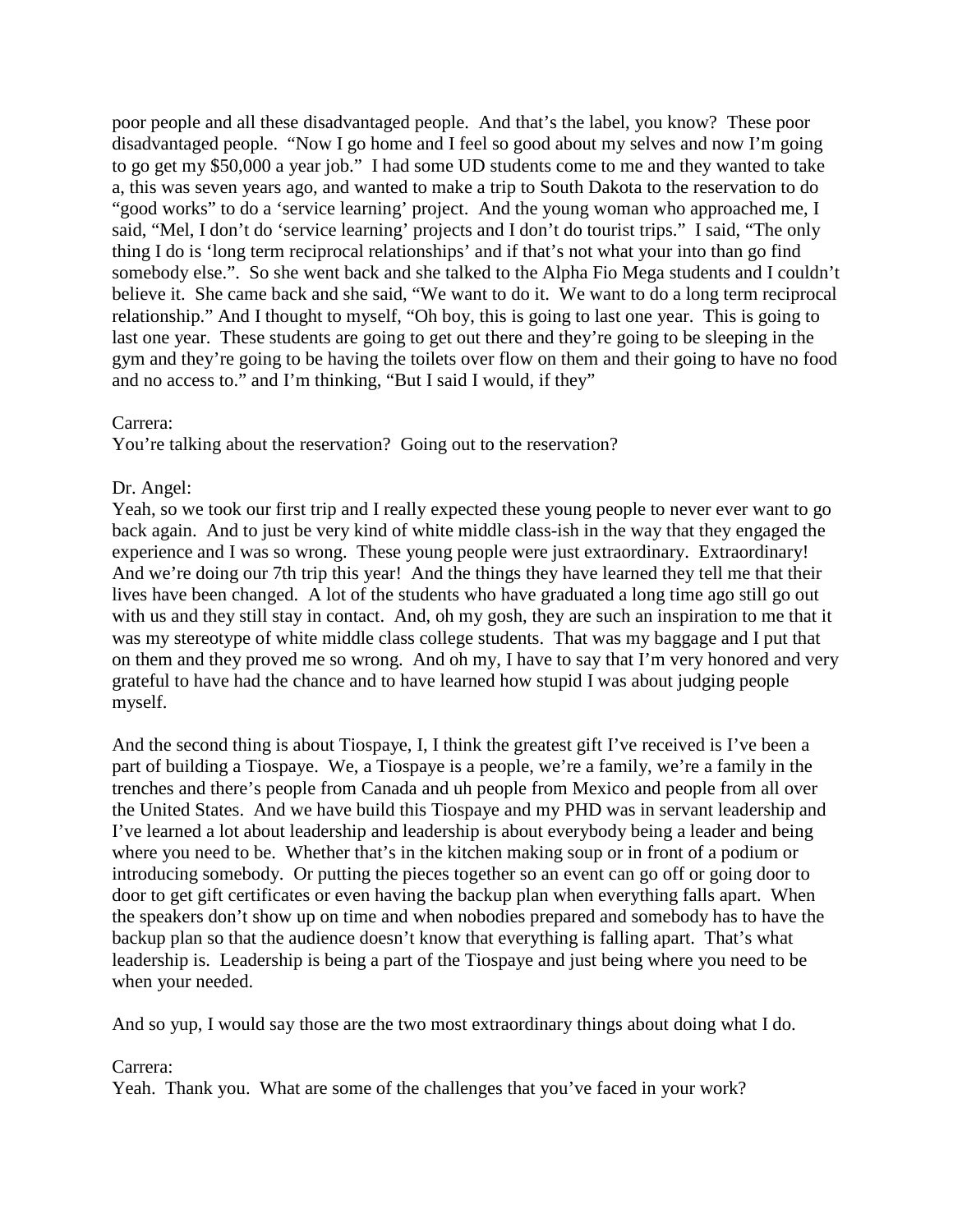#### Dr. Angel:

I think two of the challenges, the first one I think is the naivety of people who think they know things and they really don't know anything because when I first started engaging in Native culture and making Native friends and wanting to create a bridge of relationship, long term reciprocal relationship between my culture, which I would call the 'white culture' and 'native culture'. Oh, I had no idea, I had a very naive idea of what it would take and the chasm is this wide. We come from totally different historical places and experiences and per world views and perspectives and the chasm is this big. And how do you even start to bridge that chasm? How do you even start to build that bridge because you have to start from both sides and build towards the middle? It's just mind boggling. So I've really learned a lot. I'm not nearly as naive as I used to be. It is really a big black hole and you get sucked into that black hole and you just think, "Well, you'll never escape." And sometimes you do think it is hopeless. Sometimes you do feel like that and it's like "why am I doing what I'm doing?". But, my daughter Anna said to me, "That you know mom, black holes do suck in everything and they destroy, they can destroy things like solar systems. But they also create. They also rebirth." And it's very interesting the Native Americans have a similar story about the Thunder Beings. The Thunder Beings they come and they bring great devastation and great destruction. They generate chaos. But they have to do that in the Spring so that everything can start anew and everything can be re-birthed. So, I would say the first challenge is number one to always be working on that idealistic romanticized naive attitudes we have about what we think needs to happen to bring people together in relationship and how easy that's going to be or if only we would do this. All you can do is just try to prepare yourself and you prepare yourself by getting to know the other and by getting to know yourself. Like I can't believe the people that just want to jump right in to building relationships with other cultures. It could be a Native American culture but it could be another culture Israeli or Muslim or African American but it doesn't matter but they want to jump into "Let's build these lovey-dovey relationships between ourselves and this other culture and all we need to do is this." They have not really taken the time to get to know who this other person is and this other community is and this other culture is deep down. I mean they have this honeymoon relationship with them but they don't know who they are deep down. And, secondly, we don't even know who we are. We think we know who we are but we really don't know who we are and it takes a lot of internal work People lead unexamined lives you know. Parker Palmer always talks about people who do the most damage in the world are people who think they've got it all figured out. And, they have, they lead very unexamined lives. They don't examine their own lives. They don't know who they are. And so I think the two challenges, and I put do-gooders into this, a lot of times do-gooders with very good intentions do things that have consequences because they really do not have an authenticate understanding of the other person. They do not have an authenticate understanding of who they are and why they are. And, so, once again it's leading these unexamined lives. And, so, I would say the two, the challenge is "How do we, How do we come to understand the other.". Doesn't mean we have to agree with the other all the time. Doesn't mean we agree with their world views or perspectives but how do we just come to know the other in a deeper sense than just the surface stereotypes. And how do we come to know ourselves. And then how do we use that to start to build the bridge and really you can't start to build the bridge until you start dialogue. People always want to jump in to build the bridge. But you can't build the bridge until you start talking to each other. You have to start to talking to each other and listening to each other. That's the first step. Talking and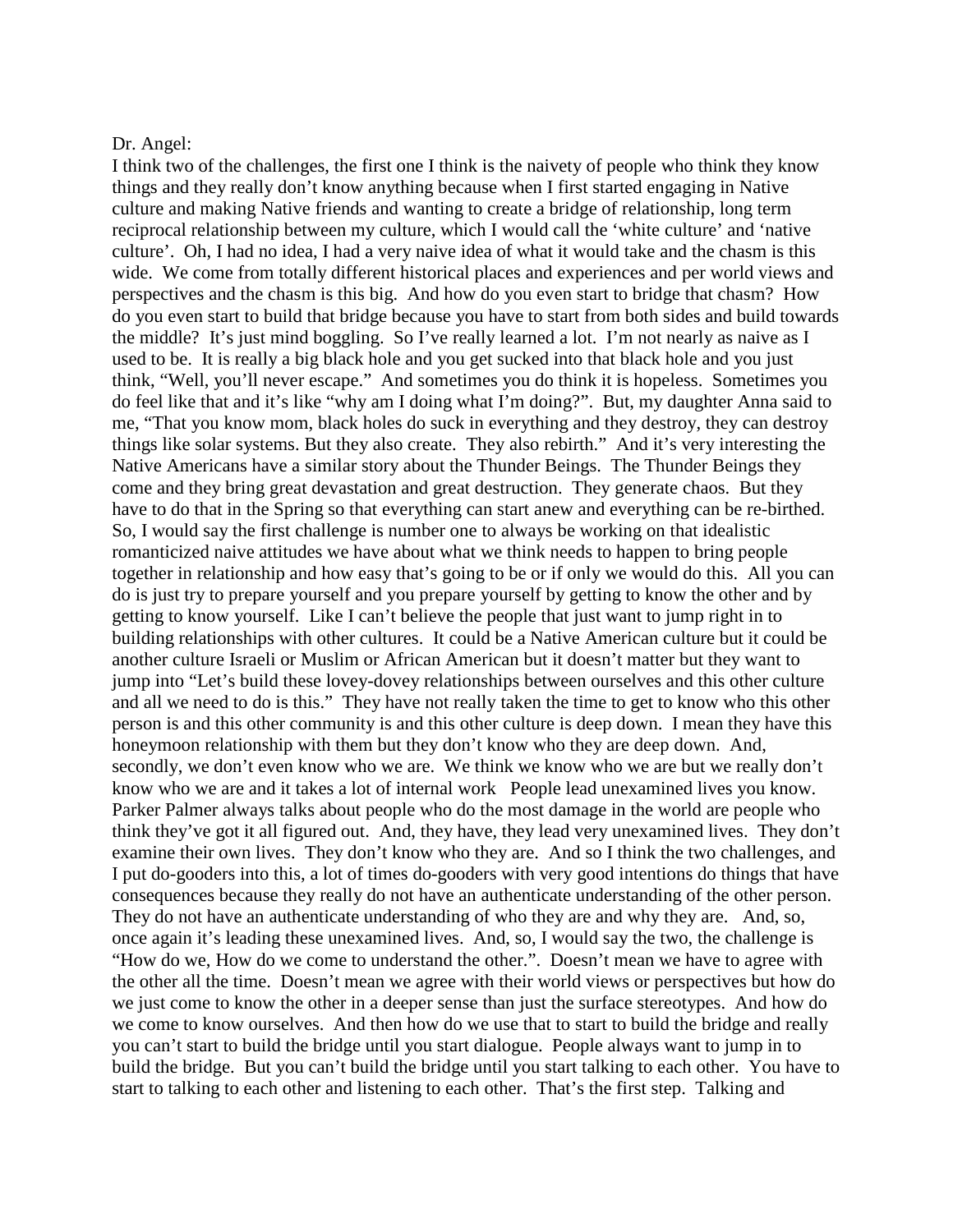listening. That's why, you know, when we do our events, you know, it's not about "Ok lets have people get up and dance and sing and let's try some Native American food." Which we do have performances. It's not, we don't have performances. But I would say the biggest thing is, let's say, ok we need to talk about this. Let's get together and let's talk about this. Let's start the dialogue because where you start to build the bridge is you start to build the bridges by talking to each other and getting to know each other.

### Carrera:

Can you tell me how your philosophy about how to empower someone has changed over time?

# Dr. Angel:

Right. Yeah, well that's easy. Do-gooder naive person thinks, "What can I do to empower and change somebody?" Ok, we old people who have been in the trenches and the black hole for awhile, you come to understand you cannot change other people. You cannot empower other people. They, people can only change themselves and they can only empower themselves. However, this is what we can do. We can create opportunities. We can create opportunities that perhaps allow people to come together and find resources to change and empower themselves. We can create opportunities in which we start dialogue and ask questions and explore questions together. Which allow us to change ourselves and empower ourselves. And then the last thing is you know, when I was talking about the butterfly effect, I want to re-emphasize, I don't take that metaphorically. I believe in the butterfly effect literally. I believe everything I do affects absolutely everything else for ever and so that means you know if I change myself for the better and if I empower myself essentially that goes out like a butterfly effect and that affects everybody and everything in the universe. And if another person empowers him or herself and changes him or herself in reciprocity that affects everything that goes out to the whole universe and empowers and changes the whole universe including me. So, no, I don't, I know that we can't change and empower anybody except ourselves. But, but by the butterfly effect. That matters.

# Carrera:

How has your work impacted your life?

# Dr. Angel:

Oh! I'm a heck of a lot poorer than I normally would have been and I know it sounds like I'm saying that tongue-in-cheek but I'm really not. Oh, what I have found is that I had two paths I could have taken because I have a lot of skills that I could have used in corporate America and business and corporate America that I could have really done very well in terms of a career. And I actually chose kind of the social justice spiritual journey. And quite frankly I don't know anybody who chooses that journey and really has a lot of money. Unless you're talking about somebody like uh Tammy Fay Baker and you know some of these evangelists who accumulated a lot of riches through religion but that's certainly the a small minority. Most people who choose to work with social justice or spiritual journey or be in the trenches for the poor or the disenfranchised or whatever. You don't make a lot of money and that's ok. You know Jesus said you can only serve on master and it's true. If you serve money if money is your master you're not going probably be able to do some of these other spiritual things but having said that.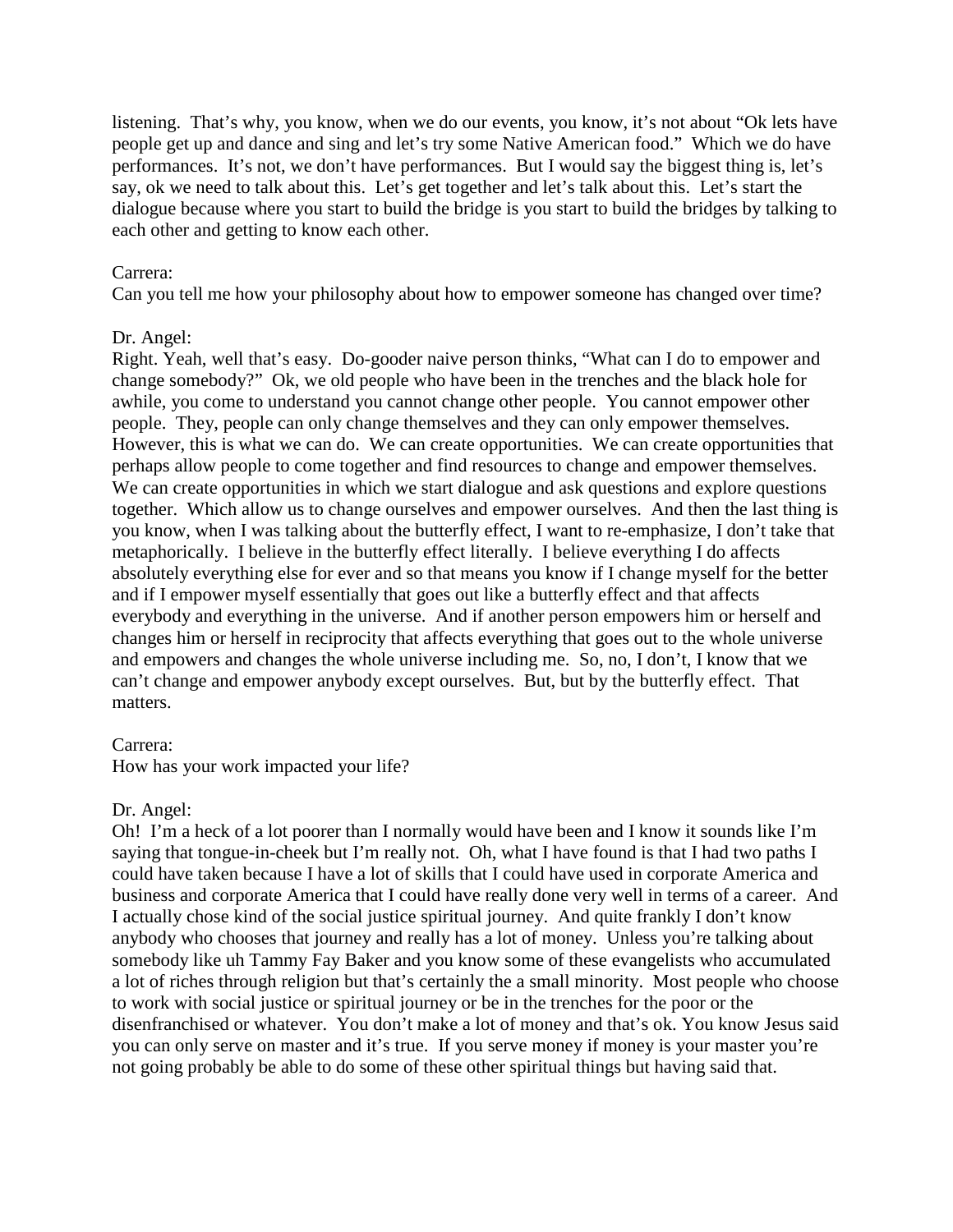How else has it impacted my life?

So read that again?

### Carrera:

How has your work impacted your life?

# Dr. Angel:

So, how my work has it impacted my life. The second way it's impacted my life is that I am totally, when I die, I will say, "I did exactly what I wanted to do and I have no regrets and that's huge for me. That's huge. Because until I was forty nine years old I was always doing what everybody else expected of me to do and I wanted to be what everybody else wanted me to be, and I know if I had continued on that course at the moment of my death I would have had huge regrets that I had not been true to my own self. And, I have to say as frustrating as this journey has been I feel so blessed because I'm doing exactly what I want to do and I'm with people I want to be with and I, I just I feel like I was able to follow my calling. I know a lot of people who have a lot of money and great careers and they felt like they never got to follow their calling. They wanted to be an artist or they wanted to be a musician or they wanted to be something else and they never got to follow their calling. And, oh my gosh, I just feel I'm the luckiest person in the world.

Carrera: And that is huge.

# Dr. Angel:

That is huge. And you can only understand how huge it is if you didn't get to follow your calling. And see I was like that till I was forty nine and that's why I appreciate it so much now and I know people who would at the end of their life they, they end their life and they have so much materially and they just felt like they didn't get to follow their heart or their calling or their passion.

# Carrera:

I heard you say that you felt you felt like you maybe didn't pursue that calling until you were forty nine. Can you tell me what changed at that point or what, what that means to you?

# Dr. Angel:

What changed? I, I think everybody at middle age or maybe not everybody but I'll say most people at middle age, they realize for the first time that they're not going to live forever and that life is finite and I think that some people call it a 'mid life crisis' but I think that, I think mid life crisis are like the Thunder Beings coming into your life or the big black hole. Which, it creates this chaos and de-constructs everything but it bursts, it bursts something. And so I think why was it at 49? I think because I'd had a family but my family at that point, my children at that point were almost adults, they were adults or almost adults and it's like all of a sudden I say, "Ok, do I want to continue like this, living the life that everybody expects me to live or do I want to find myself again. Because really when your living the life that everybody else expects you to lead and if that's not your calling you know, some people are very happy with that but, if if that's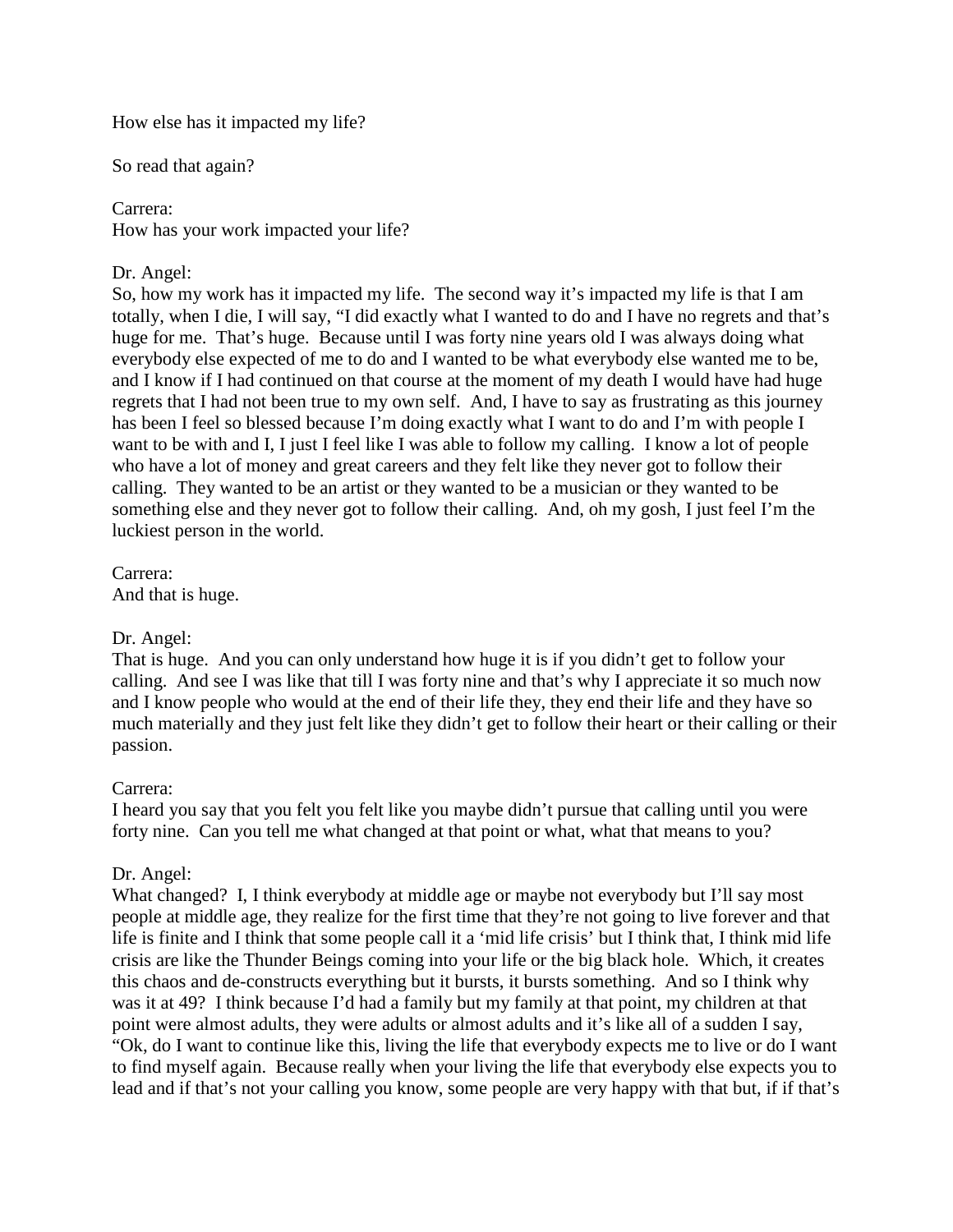not who you really are, I really felt like I had lost my identity at that point. I didn't know who I was at all and so that's why I think it happened to me at 49. That mid life crisis like I fulfilled my responsibility of raising my children and now I'm going to give myself permission to find myself and follow my calling. But, try and do that in a good way. I, I will tell you I read this article about this woman who I think she had this kind of thing, she had two children. I think they were only like five or something and she just felt like motherhood had deprived her of her identity and time for herself because motherhood is very demanding it's very demanding and so she decided she was going to give up motherhood to pursue her career and her life and find her identity and immerse herself in herself. Which is ok, but so she gave her kids to her husband but I thought to myself, "You know it doesn't have to be either or." I don't, I totally don't get that some people feeling like I either have to be a good mother a good wife a good daughter whatever or it's about me finding myself. I never ever felt it had to be either or I felt you could do both. The problem was until I was forty nine I didn't do both. I only focused on everybody else what everybody else expected and all their demands and things like that. The wonderful part about turning forty nine is I said, "Ok, I got to balance this. I still want to be mother, daughter, wife you know friends sister but not, I have to balance that with a following my own calling and being true to myself. And that's, even though we struggle with that every single day, I struggle with the balance every single day because there's no easy balance every single day. You know, today you're a little low down here and today, next day you're a little up here. But, the point is I have, I, I just feel so good about being able to have both of those gifts in my life. To be able to be myself. To follow my own calling and still I have this wonderful part of me too, which is an authenticate part of me too, which is motherhood and being a daughter, being a sister, being a wife, being, being a friend.

#### Carrera:

How do you feel like the work that you do has impacted your family?

#### Dr. Angel:

I think it has impacted my family a lot and I think it has impacted my family. It is true that they've sacrificed for me to be my quirky self and to be in this black hole. They've sacrificed certainly. Because I'm not always available to them and but what is also true is that I think they have learned to be very compassionate human beings. They have learned to de-construct, like they don't take things at face value. Like what's in the media, if the government says something and I'm not saying anything, this is not a judgment about the government. This is any authority figures so let me say authority figures. They've learned de-construct messages. To question. To do their own research. To reason. To be compassionate for those who are marginalized. To care about social justice issues. And a lot of times they've been a part of what I do. One of the neatest things is the people I have met along the way. That, because I told you I think it is very important who we share the journey with. One of the kinds of people I share my journey with are the kind of people I share my journey with, I expose those to my children to my family and it's like I am very proud to say that every person that I have shared with my family I am so proud and honored to have my children have met them and for them be a role model for them and I, I could've, I could have taken the other route where material things were the most important. I think material things are important. I've worked my whole life. I've paid my bills. I have a home. I have a car. I don't want it to come off saying that material things are bad because they aren't. A good job is a very good thing. Having food on the table and paying the bills is a very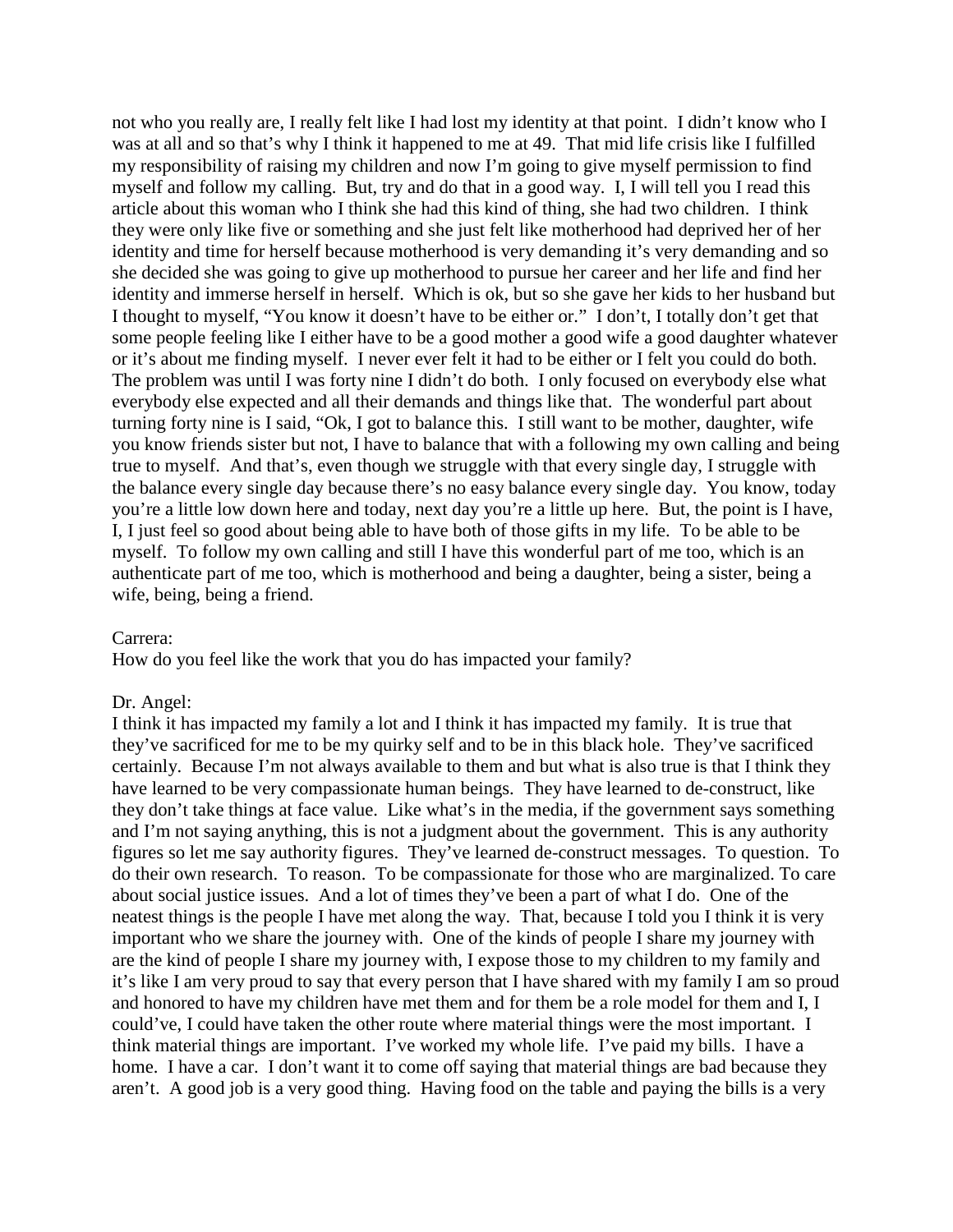good thing. But, what I'm trying to say is that, you know I could have chosen to really emphasize material success and material accumulation with my children and I'm really glad I didn't. I'm really glad that they saw what was important to me and they met the people who I loved and and then they can take what that and do what they want to with that.

### Carrera:

So what do you think what lessons do you take away from your work?

#### Dr. Angel:

Ok, I actually wrote this down. Some of this I think you've already heard before so this is going to be a repetition I think. First of all, that everything is connected. Absolutely everything is connected. And uh when we say that everything is connected we've already talked about the fact that that means I can't change or empower somebody else but you know, me along with other people we can create environments that are conducive to people being able to change and empower themselves. You know, just by examining our lives and questions and sharing our resources and things like that. And that everything I do to myself and for myself you know that impacts everything else. Secondly, that it's all about right relationship and in right relationship doesn't even mean that we all have to be the same or that we all have to agree. Especially doesn't mean we have to agree and see things the same way. But you can disagree with somebody. But do that in a way that is in right relationship. You know I can listen to you respectfully and I can value you as a person and I can value your right to have the opinions and beliefs and values you have, without agreeing with you. But that is being in right relationship. And there is, when I say right relationship and being related, being relatives, I do mean, I don't just mean human beings. I mean all of nature. I mean all of the universe. I mean even the spiritual realms. Because I believe in that you know. I believe in being in a right relationship with yourself. The right relationship with the great mystery however you define that and all the spiritual beings uhm and helpers and guides that we have. I've already said that one of the lessons I've learned is that at the beginning it was all about tangible outcome. It was just going to be this inspirational motivational redemptive thing at the end which would justify all the suffering and the hard work and the challenges and frustrations and heartbreaks and you know no it is not I can honestly say it's not about tangible. If those things happen it's great don't get me wrong but no. It's truly about the journey. It's truly about who you make the journey with. It's truly about being authentic to yourself and authentic to your calling. And being able to discern you kind of developing that sense of discernment. One of the things I was going to say is I've always been the person who thought it was the journey was from A to B and that a really good planner. You're just, if your just like a really good planner and you educate yourself and everything you can like you can just make this great journey from A to B. One of the lessons I've learned is that the journey never goes from A to B. And the journey has these detours and tangents and forks in the road and and so that's ok and that's ok because that's part of the journey. Now one thing that is interesting is that as part of your own spiritual development you do want to try to develop a gift of discernment because really I think what's in here is your best guide and you can call that God. You can call that your authentic self. I don't know how people want to frame that but deep inside of here is something that if you listen to it it's going to tell you when to take that fork in the road or when to just stay on the straight and narrow but. Sometimes you do have to discernment about, is this detour fork in the road is this part of my journey or is this a distraction from my journey. And sometimes part of the journey is figuring out what's the